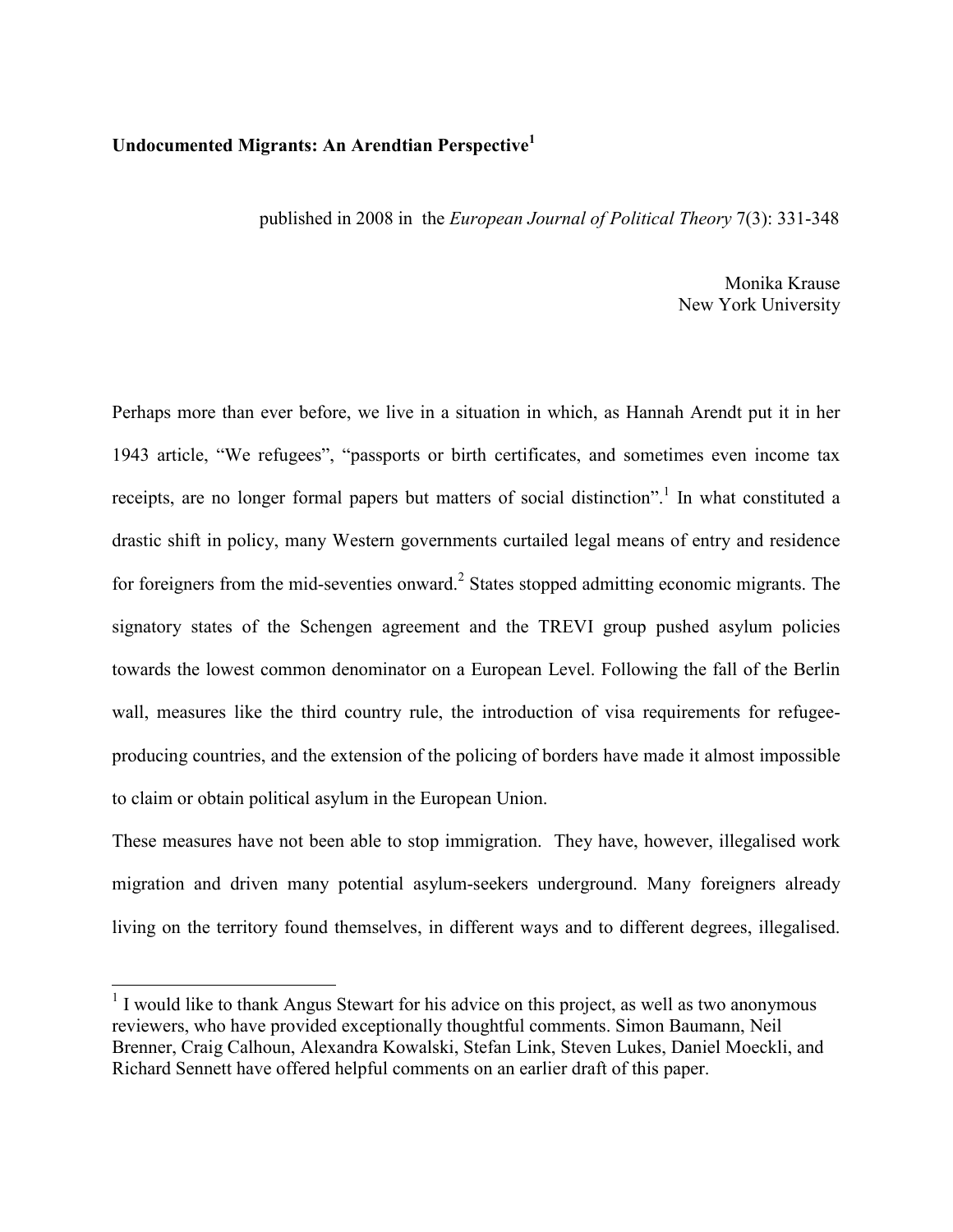These people include rejected asylum-seekers, visa overstayers, and immigrants whose residence permit has not been renewed for a variety of reasons, such as losing employment, growing dependent on welfare benefits, or having committed a crime, including having violated foreigner-specific restrictions.<sup>3</sup> As a result, we find on the territory of Western Europe a growing number of people who are not citizens and, lacking any formal right to residence and work, not even "denizen," according to Hammar's definition of the term.<sup>4</sup> Official estimates put the number of persons without valid documents ("sans papiers") at around 3 million for the European Union in the late 1990s, with increases each year of 500,000**.** 5

The Catholic Church estimates that there are one million undocumented foreigners in Germany alone. $6$ 

This group is the subject of an increasingly hostile discourse on "illegal immigrants", "bogus asylum-seekers" and, since September  $11<sup>th</sup>$ ," international terrorism". This paper explores what a rereading of the work of Hannah Arendt can contribute to the analytical and political task of giving an alternative meaning to the presence of this group in our societies. An early postnational thinker, Arendt carves clearings into a thinking caught in a framework centred on the unity of nation, state, and territory, thus opening new ways of thinking and acting. She shows us the stateless as a victim, as an emblematic philosophical figure, and as an important political actor.

## **Hannah Arendt today**

The last ten to fifteen years have seen a lot of careful exegesis of Arendt's work, as well as imaginative applications of her concepts to the contemporary moment.<sup>7</sup> To some extent,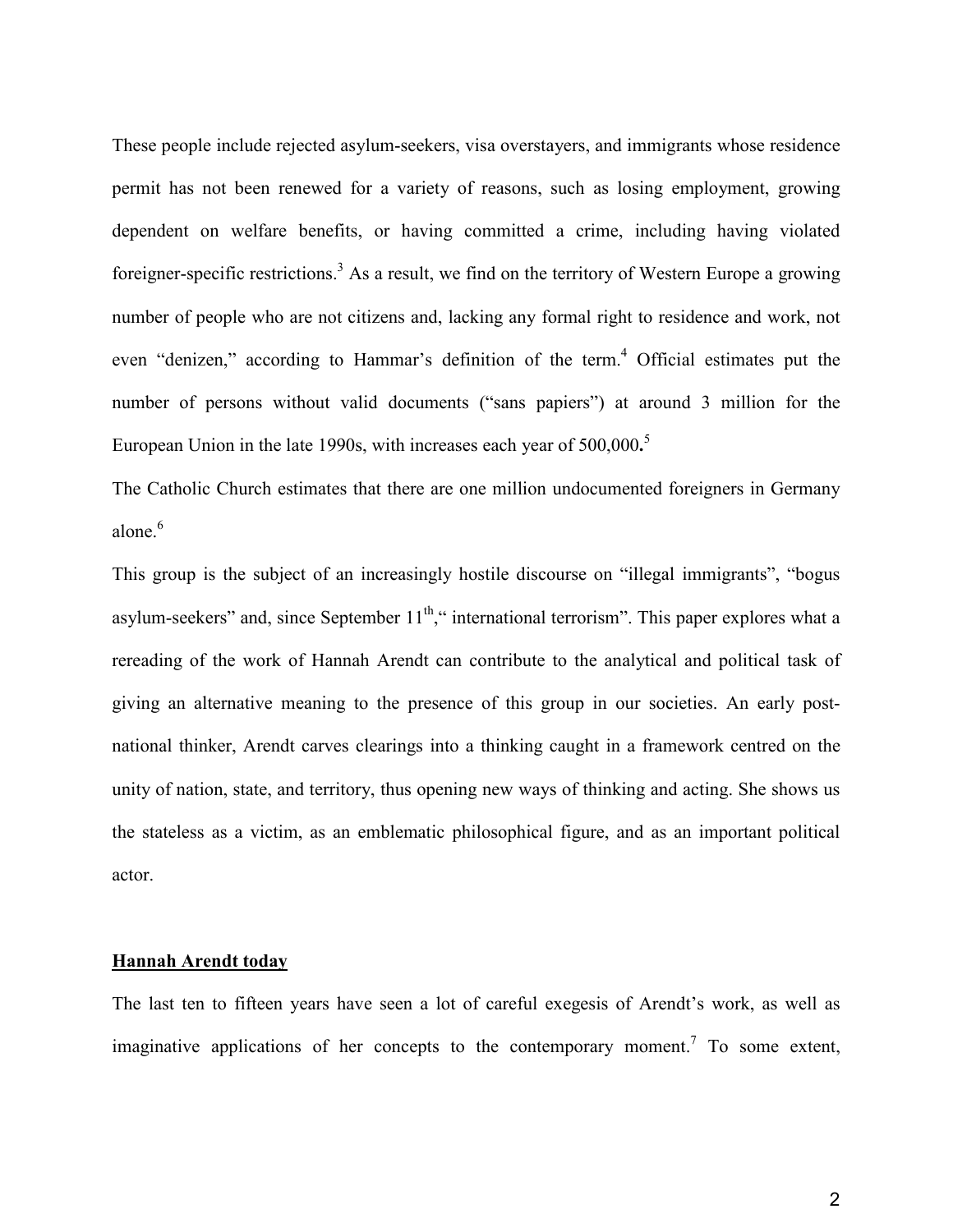independently of content or concepts, her style of thinking has inspired writers across disciplines.<sup>8</sup> This work has relied on a wide range of interpretations of Arendt. This diversity of uses is credit to the richness of her work and has been fruitful. But there are also some missed opportunities in these discussions: an opportunity to read different parts of her work together, an opportunity to capture the most original Arendt, and an opportunity to make Arendt's work, as a whole, most relevant to the present-day.

The most imaginative applications of her work have sometimes chosen not to explore the inner unity of her work. Many of those who have, have done so from within established traditions of political theorizing. Discussions about whether or not Arendt is a communitarian, a liberal, a modernist, an anti- or postmodernist, or a feminist have made her accessible as a resource for the theoretical tradition and has clarified parts of her work and tensions within it.<sup>9</sup> Yet, if we try to make her fit any one of these pre-conceived labels, we are in danger to lose sight of the originality of her work.

There has been some debate regarding the basis of her own rethinking of politics. An isolated reading of "The Human Condition" led many to reproach her with a nostalgic longing for the Greek past. A focus on the experiences described in Part III of "The Origins of Totalitarianism" induced Margaret Canovan to emphasise Arendt's anti-modern and especially her anti-marxist traits.<sup>10</sup> I argue for a reading that, instead, places statelessness at the centre of her work.<sup>11</sup>

Arendt, herself a refugee and for years a stateless person, was one of the few in her time to engage with what she analysed as the "newest mass phenomenon in contemporary history": statelessness. Following the upheavals of the First World War, she witnessed the emergence of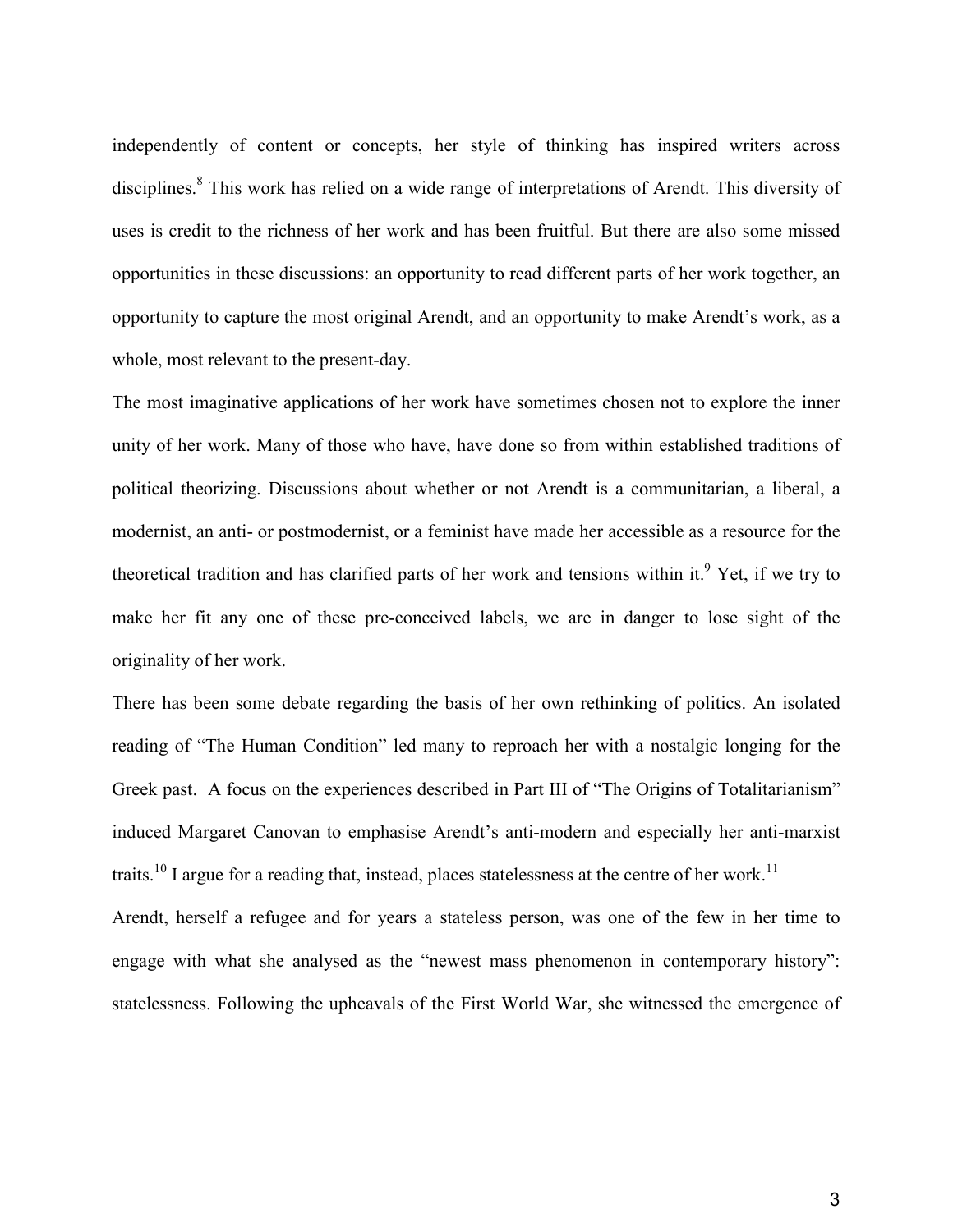an increasing number of people for whom there was "no appropriate niche in the framework of the general law". $^{12}$ 

She was unique in her attention to statelessness, and a reading that takes this experience seriously can gauge the originality of her work. A reading of Arendt's work that places statelessness at its centre provides a thread connecting "On Totalitarianism" and "The Human Condition", and her reflections on power, states, and revolutions. Arendt on statelessness is also Arendt on states. The reading presented here can be an important resource in our current attempts to interrogate the state and to think democratic politics beyond it.

## **The Migrant as Victim: Total Domination**

Against a discourse that, not unlike now, tended to ignore the presence of these groups according to the principle that what must not be, cannot be, she shows us the stateless as victims.

In chapter 9 of "The Origins of Totalitarianism", Arendt analysed very clearly what it means to be "illegalised" in one's very existence. She begins from the fundamental observation of the illegal's rightlessness. I discuss what this rightlessness entails for today's *sans papiers* in light of recent research. Then I present Arendt's interpretation of the political dimension of their situation. For her, the stateless suffer from a deprivation more fundamental than any material deprivation or denial of specific rights. It is a deprivation that cannot be thought of within the model of a political community: the stateless are deprived of the right to have rights and are subject to "total domination". We thus find one of the elements of totalitarianism within formally democratic societies.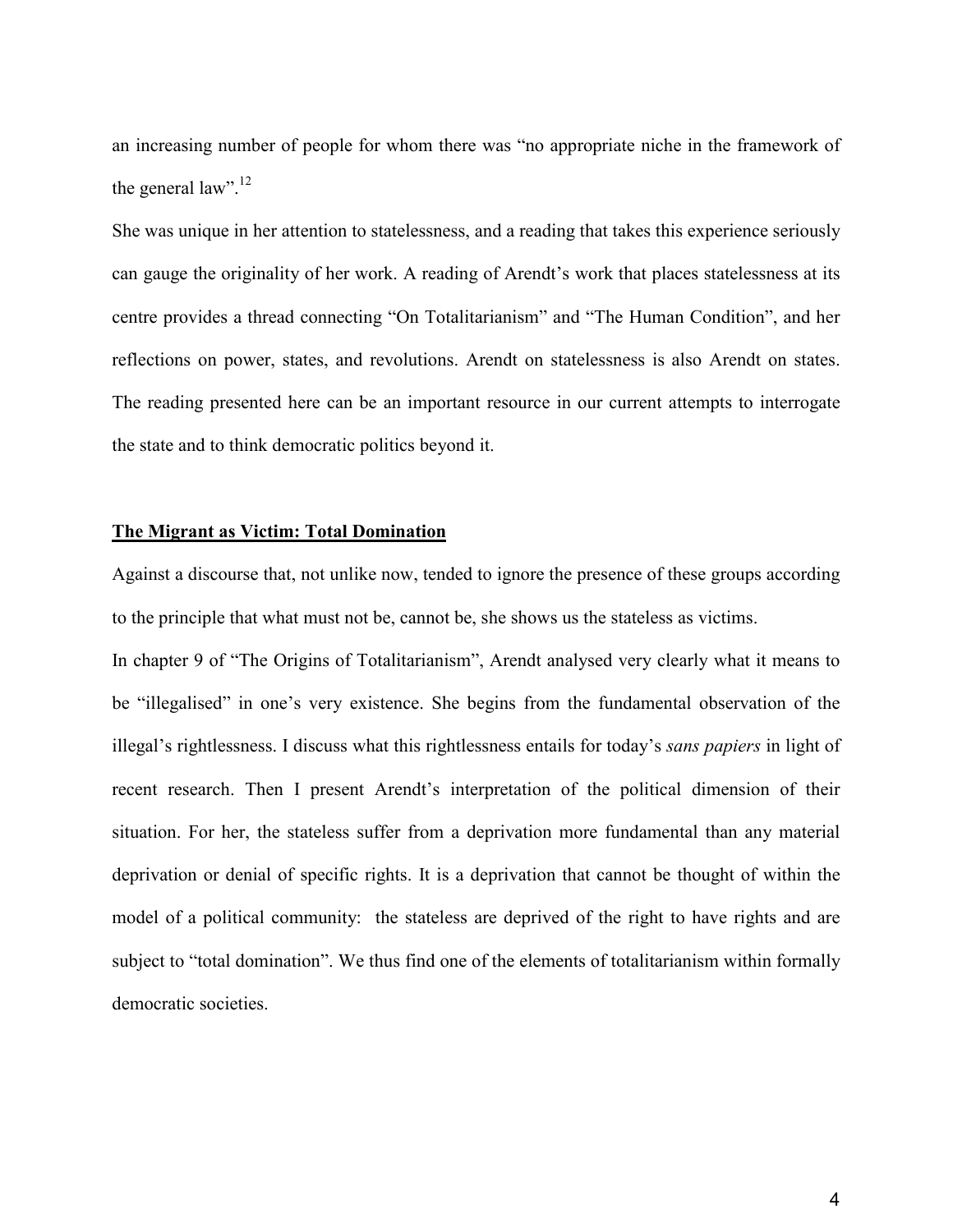# *Rightlessness Today*

Arendt observed that to be stateless is to be "an outlaw by definition." The stateless person "without right to residence and the right to work had of course constantly to transgress the law. He was liable to jail sentences without ever committing a crime." Having been forced beyond the pale of law, the stateless has "no rights whatsoever and lives under the threat of deportation".<sup>13</sup> He lacks any form of social, economic, or legal protection. Because he simply does not exist in terms of the law, he is exposed to the arbitrary rule of the executive -- he is left "completely at the mercy of the police".<sup>14</sup> The stateless share with the subjects of totalitarian countries the destruction of their juridical personality, the life in a realm of lawlessness, and an arbitrary form of domination that dominates each individual "in every aspect of their life".<sup>15</sup>

One might wonder whether migrants with rights in other countries are really rightless. In Arendt's time, as in ours, it has been difficult to distinguish between stateless persons, refugees, and other kinds of migrants. Then, as now, refugees often claim statelessness in order to avoid being deported. States have also often de-nationalised refugees for political reasons. Arendt cited legal experts who then, as today, tend to resolve this ambiguity by arguing that all refugees can be considered stateless.<sup>16</sup> Ultimately, her analysis, which I follow, is based on the argument that undocumented migrants –subject to deportation- are rightless to the extent that they want to stay on the territory.

All undocumented migrants -- as opposed to tourists -- share this rightlessness as the limit function of their political existence on the territory, even though the degree to which they can claim rights elsewhere will affect the impact this rightlessness has on their quality of life. They share rightlessness despite immense differences in the material living conditions, which also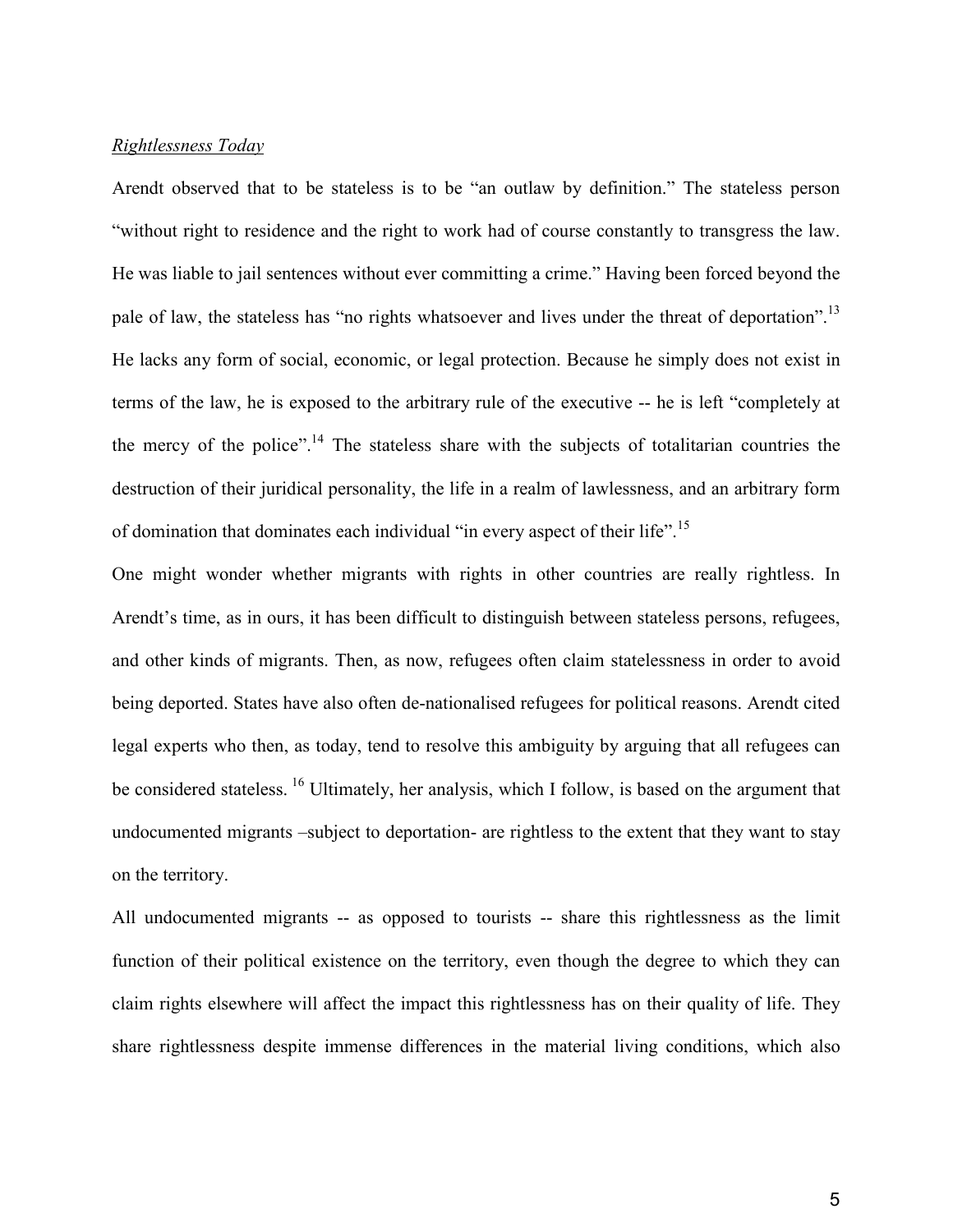depend on the available social networks<sup>17</sup>, and on the degree of regulation in a given society.<sup>18</sup> Research into the life-worlds of sans papiers is only now getting on its way revealing the multiple vulnerabilities resulting from this situation.<sup>19</sup>

Because *sans papiers* cannot appeal to laws regulating work relations, they are at least, in legal terms, defenceless against the most severe forms of exploitation on the labour market. Most have to endure dangerous working conditions, long hours, and low pay. They can be hired and fired at will and can never be sure they will be paid. For example, Anderson reports that it is not uncommon in the British building trade and among cleaning brigades to take on irregular workers for a month and then fire them without pay.<sup>20</sup>

Illegality of residence adds to the vulnerability of prostitutes who, in case they give evidence to the police, are not just threatened by revenge by the procurers' networks, but also by deportation.<sup>21</sup> Domestic workers often face physical and sexual abuse unconstrained by any public supervision.<sup>22</sup> Illegality also foreshadows the lives of those foreigners whose residence and work permits depend on a marriage or on a specific employer. This is the case, for example, for "legal" Polish migrant workers in Germany<sup>23</sup> and domestic workers in Italy.<sup>24</sup>

The lack of legal protection affects all areas of life. It is often the *sans papiers* who have the most to lose by attracting attention. One of the most pressing concerns of the *sans papiers* in Leipzig, Germany interviewed by Alt is the threat of racist attacks.<sup>25</sup> Alt reports on an interviewee who was beaten up by skinheads in the tramway: "In that moment, his greatest fear was that one of the passengers would call the police: 'They have IDs, I don't. That's why I was happy when I could run away"<sup>26</sup>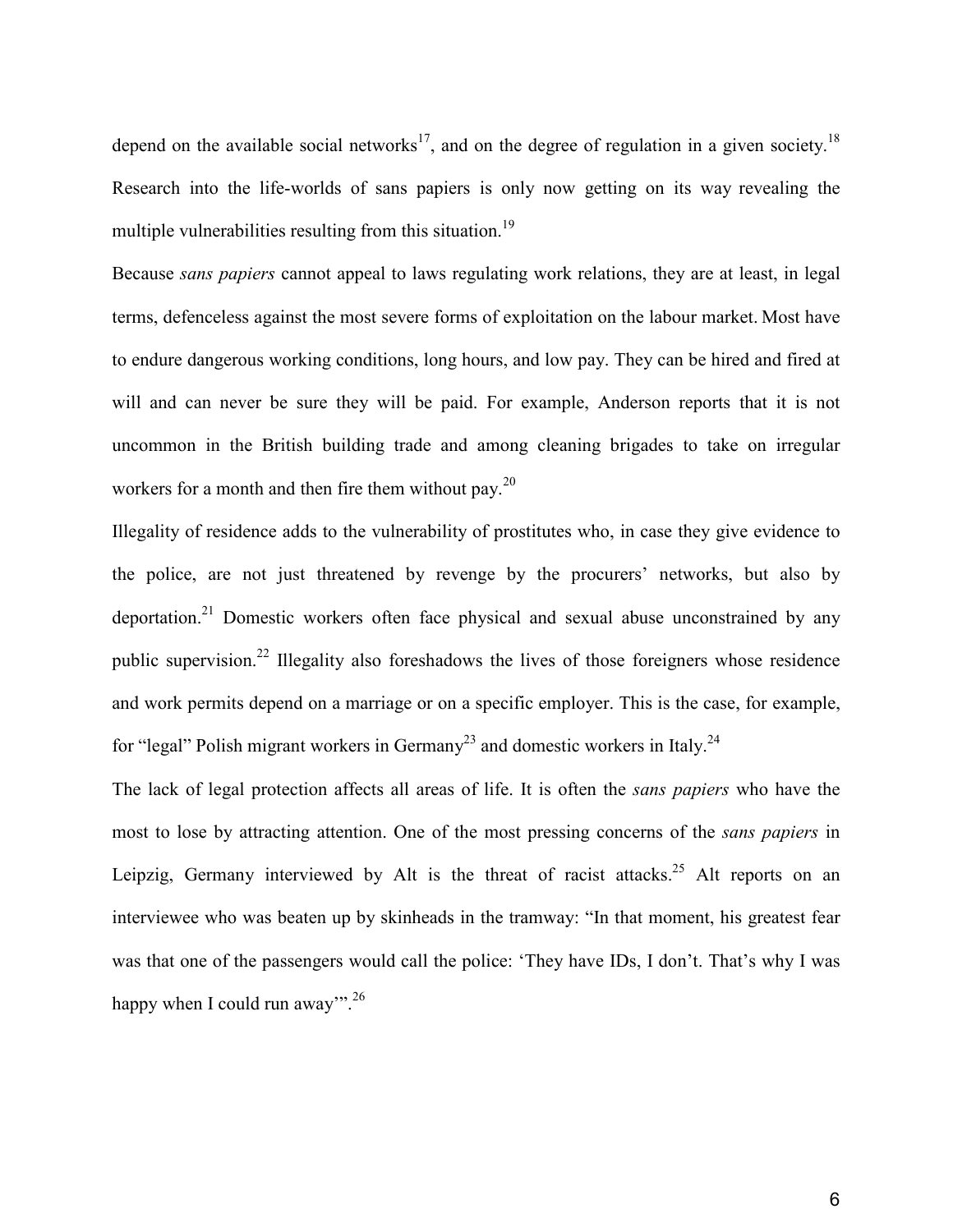Especially in a highly regulated society like Germany, and to a lesser extent France, *sans papiers* live in constant fear of detection. Families often abstain from going out separately in order to avoid being separated by deportation.<sup>27</sup> They avoid places frequented by police. Their very rightlessness forces them to be over-conforming in terms of the  $law.<sup>28</sup>$ 

The *sans papiers*' rightlessness is most manifest when he is directly confronted with the state apparatus: in numerous forms of harassment for those who still see a chance of applying for papers or some form of assistance, after arrest in detention centres, and during the deportation itself. Detention of foreigners in so-called "waiting zones" at airports, in purpose-built detention centres, but also in prisons has proliferated throughout Europe since the late eighties.<sup>29</sup> The most common practice is detention prior to deportation itself, though to the concern of NGOs and the UNHCR, pre-admission detention for asylum-seekers and detention during the determination procedure are becoming increasingly common.<sup>30</sup> Conditions in detention centres are often degrading and, in many ways, worse than for criminal nationals. In many countries, detention is ordered by the police and not subject to juridical review. In six member states of the European Union, including the United Kingdom, pre-deportation detention is not legally limited in time. Detainees are unprotected against staff assaults. The fact that they do not know why they are being held and for how long causes immense mental distress.<sup>31</sup> Deportations are carried out violently also against the resistance of the deportee. During the procedure, officers regularly tie deportees' hands and feet and close their mouth with adhesive tape. Between 1998 and 2000, these practices led to the deaths of Joy Gardiner (United Kingdom), Semira Adama (Belgium), Marcus Omofuma (Austria), and Aamir Ageeb (Germany).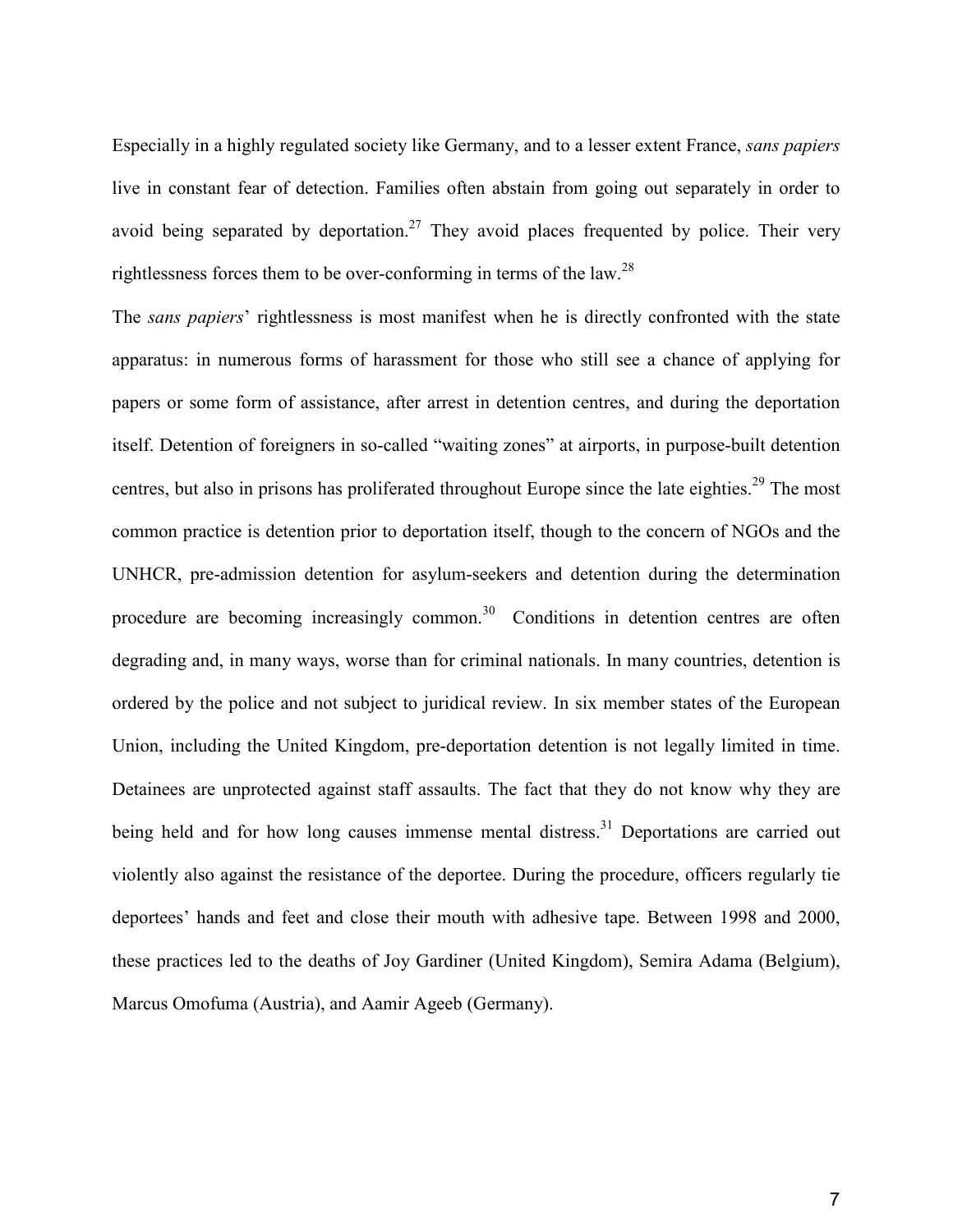Arendt's analysis of total domination has gained additional relevance for migrants in the time since September  $11<sup>th</sup>$ . The 2001 Anti-terrorism, Crime and Security Act in the UK, for example, gave powers to the executive that potentially extend the situation of rightlessness to all noncitizens whether or not they are illegal. Upon certification as a "suspected international terrorist" by the secretary of state, a non-UK citizen can be detained without charge or trial for an unspecified period if his or her removal or deportation from the UK is prevented as a result of the UK's international obligations or for practical reasons.<sup>32</sup>

#### *The Denial of the Right to have Rights*

Whereas present research often focuses exclusively on the *sans papiers*' loss of legal status or material need, Arendt's interpretation emphasizes the loss of political status. The stateless is denied the fundamental human capacity to act. The denial of agency is also implicit in the fact that nothing he does makes any difference to his illegal status.

For those who are outlawed by definition, the "deprivation of legality, i.e., of all rights, no longer has any connection with specific crimes".<sup>33</sup> It is in this context that we must understand Arendt's emphasis on the innocence of those subject to total domination. This innocence does not just add to our concern about how unjust their treatment is, it also underlines the implicit denial of agency. She writes, their "innocence ... was their greatest misfortune. Innocence in the sense of a complete lack of responsibility was the mark of their rightlessness as it was the seal of their loss of political status".  $34$ 

Had they been persecuted for anything they did or said, this would at least have acknowledged the fundamental human capacities of action and speech. It would also have entailed, in retrospect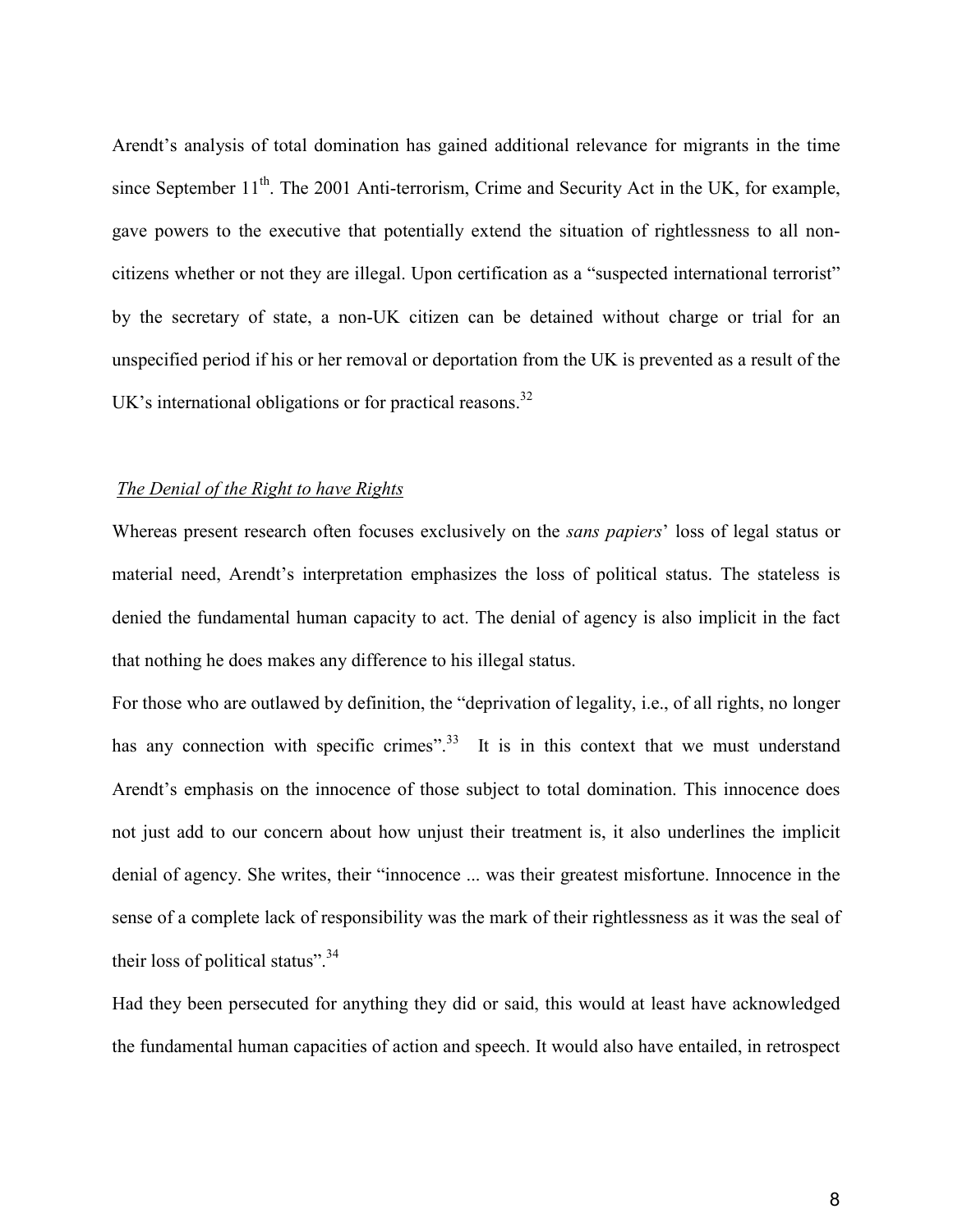at least, the attribution of a certain choice, however minimal it might be, to comply and be spared -- a choice that the subject of the most intolerant regime retains. "One had at least to be an enemy of tyranny in order to be persecuted by it".<sup>35</sup> Here again, the stateless, to the extent that he cannot or does not want to leave the country, finds himself in a situation that bears similarity to the one of the "objective enemy", as identified by the totalitarian regime. It is the situation of the Jew facing biological anti-semitism who, unlike the victim of traditional cultural anti-semitism, cannot even change his faith to influence his situation.<sup>36</sup>

In fact, as Arendt notes, the stateless can improve his legal  $-$  if not in all cases, his actual  $$ position by committing a crime: "The best criterion by which to decide whether someone has been forced outside the pale of law is to ask if he would benefit by committing a crime. If a small burglary is likely to improve his legal position, at least temporarily, one may be sure he has been deprived of human rights ... Even if he is penniless he can now get a lawyer, complain about his jailers, and he will be listened to respectfully".<sup>37</sup>

When Arendt writes about the stateless' "rightlessness", she does not primarily think of the deprivation of a number of discrete rights that one could list. She notes that formulas such as life, liberty, or equality before the law are terms designed to solve problems within a political community. The stateless' deprivation is more fundamental; they are deprived of the "right to have rights" -- the basic right to belong to an organised community.<sup>38</sup>

Total domination, according to Arendt, is thus fundamentally opposed to human freedom, but not to a negative freedom in the sense of an undisturbed privateness. In fact, the stateless "might enjoy more freedom of movement than a lawfully imprisoned criminal or .... enjoy more freedom of opinion in the internment camps of democratic countries than they would in any ordinary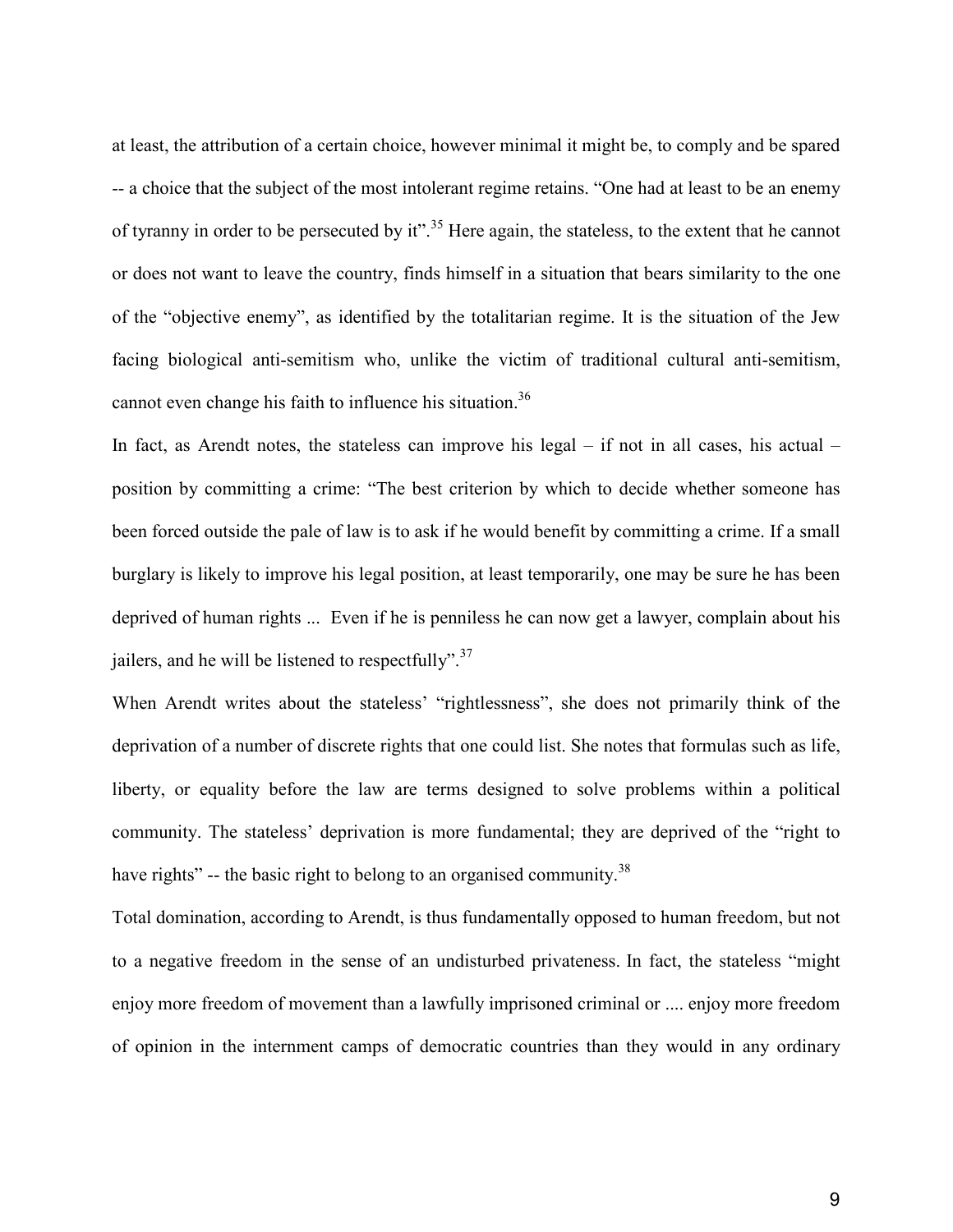despotism, not to mention in a totalitarian country." The point is that neither physical safety nor "freedom" of opinion affects what matters about their situation. "Their freedom of movement ... gives them no right to residence ... and their freedom of opinion is a fools' freedom; nothing they think matters anyhow".  $39$ 

The stateless loses a freedom that can only be realised by acting together in the public realm. The stateless' "fundamental deprivation is manifested first and above all in the deprivation of a place in the world which makes opinion significant and actions effective".<sup>40</sup> With the loss of a realm of action, speech, and human relationships, the stateless loses some of the essential characteristics of human life. The stateless is thrown back into a "state of nature."<sup>41</sup>

# **The Migrant as Figure: The Aporias of State-centred Thinking**

Some of the passages cited might leave us wondering whether Arendt, in depicting the stateless as living in "conditions of savages",  $42$  is not colluding in the very dehumanisation she describes. However, a one-sided "catastrophic" reading of Arendt's perspective on statelessness would be misleading.<sup>43</sup> To see how the stateless turn into privileged political actors in her work, it is important to analyze what the stateless shows us as an "emblematic philosophical figure".<sup>44</sup> What Arendt described as the "sufferings of more and more groups of people to whom the rules of the world around them have ceased to apply"<sup>45</sup> casts doubt on the very rules in question. The stateless is the "other" -- the "limit concept" of established political thinking that centres on the unity of the sovereignty of the state, nation, and territory and exposes its contradictions.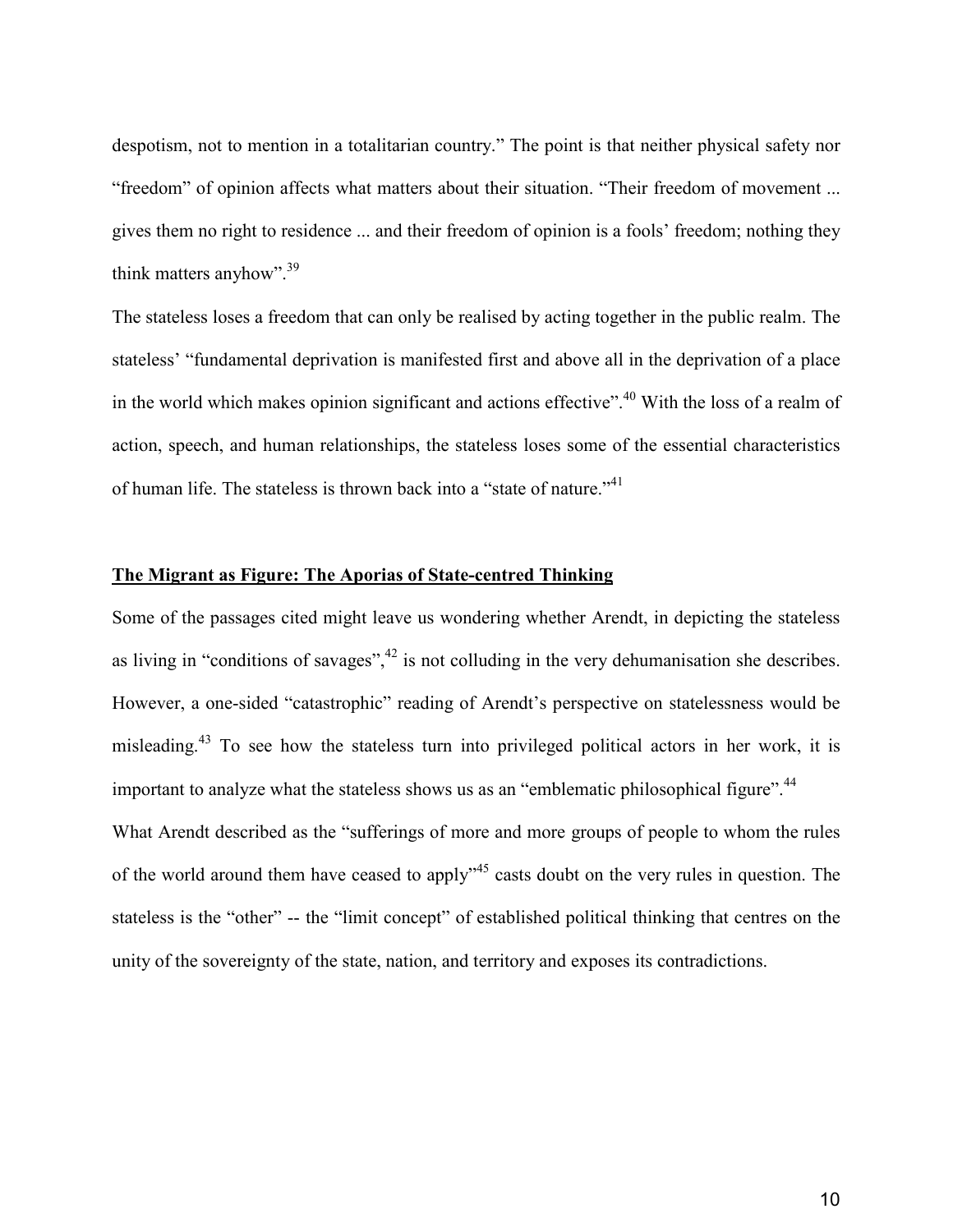### *The Nation-State*

The nation-state links the sovereignty of the state, territorial and ethnocultural closure, and the democratic claims of representative democracy. While formally democratic, the model of political membership as articulated in the French Revolution entailed "the formal delimitation of the citizenry; … the legal rationalisation and ideological accentuation of the distinction between nationals and foreigners; the articulation of the doctrine of national sovereignty and of the link between citizenship and nationhood".<sup>46</sup> The world is ideologically, and in institutional practice, constructed as neatly divided in territorially based, national, sovereign units.

From the perspective of the stateless, this model is exposed as a power-produced construction and its exclusionary consequences unmasked. By definition, the stateless questions the distinction between national citizen and foreigner because he is neither. In doing so, he questions the equation of man with the citizen on which the system of nation-states bases its legitimacy.

Arendt explicitly addresses the ethnocultural element of modern nationhood. We can take from her an analysis of how ethnocultural closure followed the construction of the modern state. Writing on the French Revolution, Arendt emphasises that in 1789, the "nation had conquered the state". The state, inherited from the absolutist regime, "has been transformed from an instrument of law into an instrument of the nation".<sup>47</sup> The privileges of the aristocracy were abolished, but popular sovereignty was, in the very historical moment of its birth, equated with national sovereignty. The democratic idea of government "by the people, for the people" has from then on been thought of as to be realised in ethnically defined, culturally homogenous collectives. The Minority Treaties confirmed this development after the First World War. Their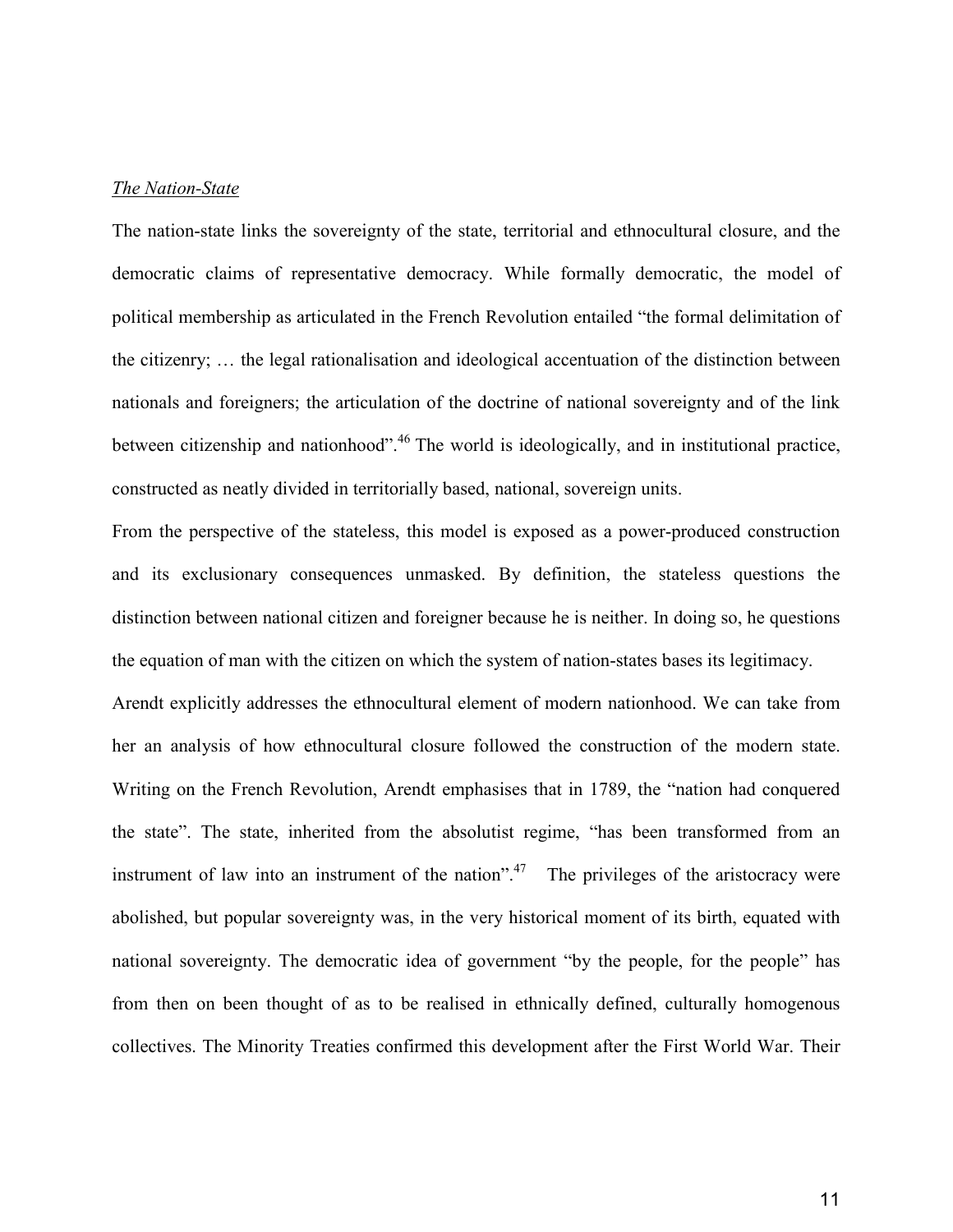real significance was "the recognition that millions of people lived outside normal legal protection and needed an additional guarantee of their elementary rights from an outside body". They made explicit "that only nationals could be citizens, only people of the same national origin could enjoy full protection of legal institutions", and that "the law of a country could not be responsible for people of a different nationality".<sup>48</sup>

The ethnocultural element might not be equally important for all modern nation-states. There is a long tradition of contrasting the French (civic) to the German (ethnic) tradition of nationhood.<sup>49</sup> According to the "ideal type" of French citizenship, the nation is defined in a purely political manner in relation to the territorial and institutional framework of the state.

However, the stateless' exclusion is not only due to the equation of political community with a pre-politically constituted nation. For the stateless, who is neither a member of the nation nor a member of the state, it is not that decisive whether the nation creates the state or the state creates the nation. At the very least, the stateless on French territory, by definition, shows the practical failure of the ideology of the French revolution, according to which "the only foreigner in France is the bad citizen". $50$ 

The stateless problematises also the other two elements of the trinity of nation, state, and territory. In moving or having moved, he undermines and exposes the exclusionary consequences of the territorial closure of political community. By laying open the divergence between those present in the public space and the apparatus that claims to be representing them, he leads us to question the idea of a sovereign state that , in its power to decide "in the last instance", places itself above the present inhabitants of the territory. The stateless induces us to grow fully aware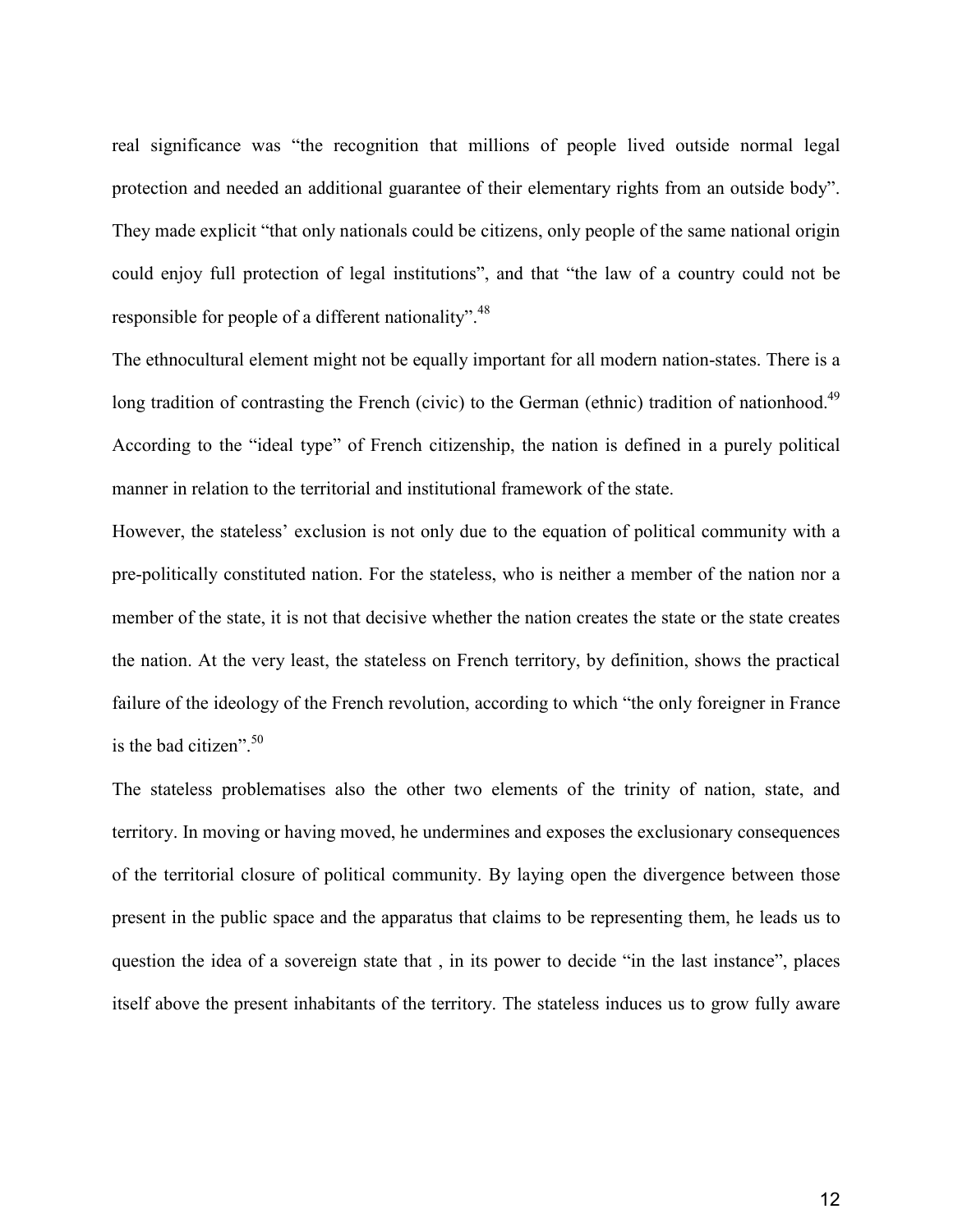of the anti-democratic implications of the fact that in the modern nation-state, it is, in any case, the state that constitutes the citizenry, and not the other way round.<sup>51</sup>

Arendt writes on the "damage" the stateless inflicts, the distinction between nationals and foreigners, and on the legal structure of the state. Which side is she on in the clash between stateless and nation-state? Arendt values the nation-state as a solid man-made structure in which people could feel at home and for which inhabitants can take responsibility. In "The Origins of Totalitarianism," she wrote on the decline of the nation-state against the background of the experience of what had followed: race imperialism. Whatever its historical merits, it seems clear that for her, under the conditions created by an international economy, the nation-state is at least no longer a viable model. It is worth remembering that Arendt actively opposed the foundation of a Jewish nation-state in Palestine.<sup>52</sup> She agitated against a solution of the Jewish question "that merely produced a new category of refugees, the Arabs, thereby increasing the number of stateless and rightless by another  $700,000$  to  $800,000$  people".<sup>53</sup>

#### *Human Rights*

In both Arendt's time and today, what is opposed to the particularity of membership in the nation-state is the idea of individual and universal human rights. Following the "natural law" tradition of classical liberalism, the French Revolution had declared them to be innate, inalienable, and independent of any government. The *sans papiers* should therefore embody the concept of human rights more than anybody else: "If a human being loses his political status, he should according to the implications of the inborn and inalienable rights of man come under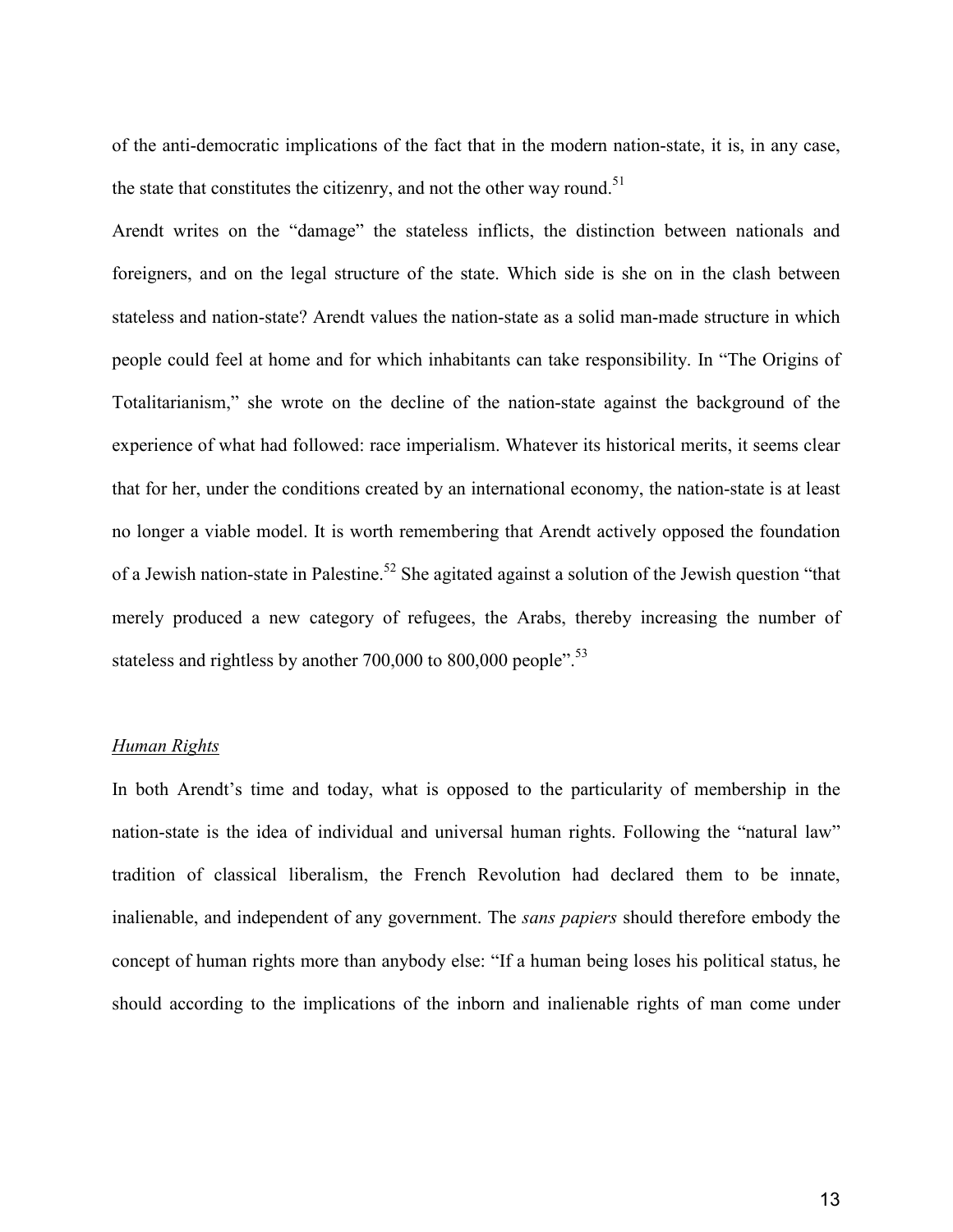exactly the situation for which the declarations of such general rights provided".<sup>54</sup> Ironically, it is exactly the stateless that reveals the crisis of human rights.

The fate of the stateless, when they appear in great numbers, calls attention to the fact that for all practical matters, the rights of man are still identified with the rights of citizens. As Arendt noted: "The Rights of Man proved to be unenforceable – even in countries whose constitution was based upon them – whenever people appeared who were no longer citizen of any sovereign state".<sup>55</sup> The decades that have followed the writing of Arendt's original text have witnessed the erection and elaboration of a global human rights regime based on the Universal Declaration of Human Rights of 1948 complemented by regional protection mechanisms. But as the right of the state to grant or refuse residency remains unchallenged the situation, and the situation for the increasing number of *sans papiers* has not changed: Threatened by immediate deportation, they simply lack the presuppositions for making an individual public appearance as a subject of human rights.

For Arendt, the stateless exposes the abstract, formal, individualistic, and above all, apolitical character of the concept of human rights. Arendt observes that "from the beginning the paradox involved in the declaration of inalienable human rights was that it reckoned with an 'abstract' human being who seemed to exist nowhere, for even savages lived in some kind of social order".<sup>56</sup> For Arendt, the concept of man underlying the Enlightenment notion of inalienable human rights is unrealistically worldless and atomistic: "The conception of human rights, based upon the assumed existence of a human being as such, broke down at the very moment when those who professed to believe in it were for the first time confronted with people who had indeed lost all other qualities and specific relationships except that they were still human. The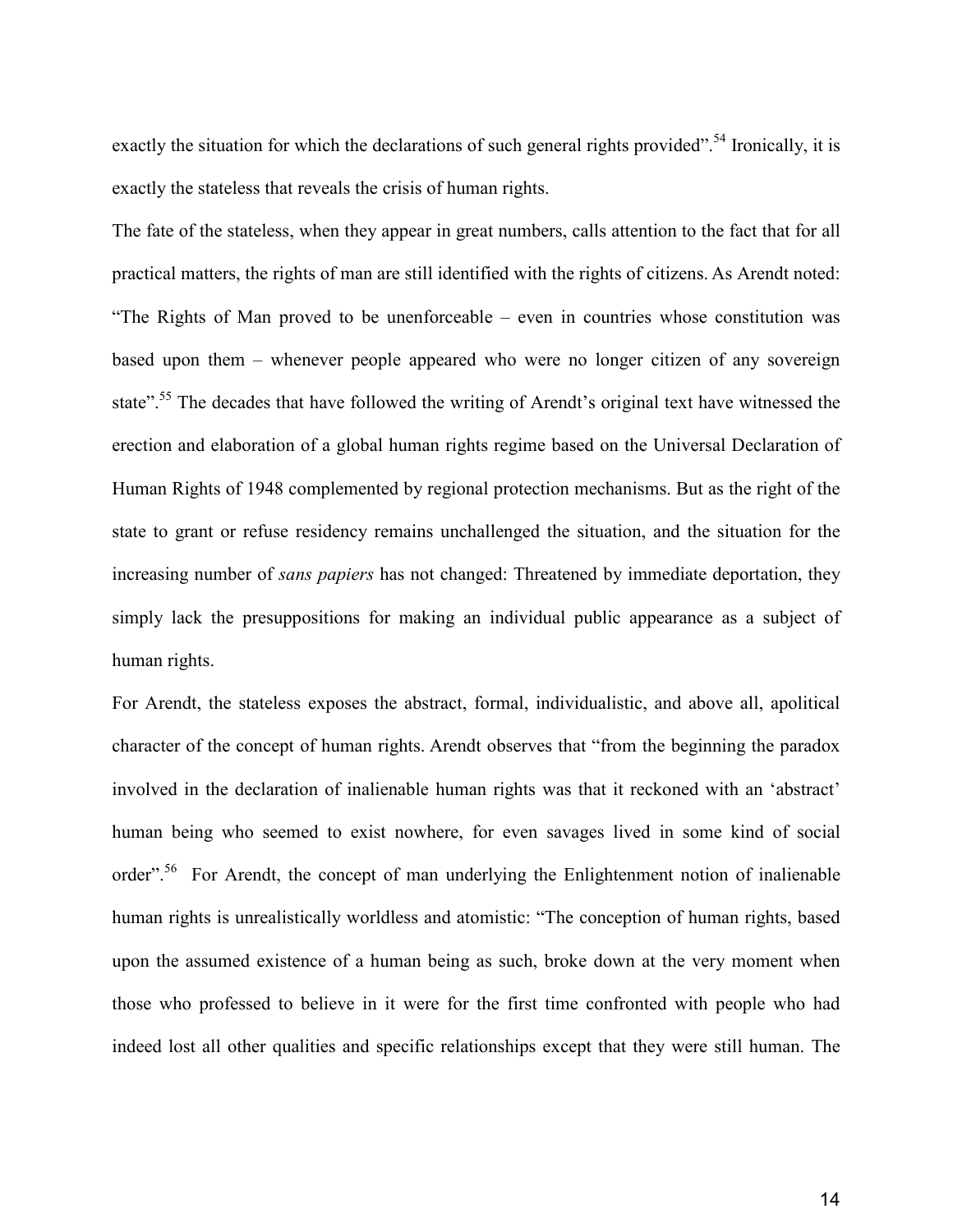world found nothing sacred about being human. And in view of objective political conditions, it is hard to say how the concept of man upon which human rights are based – that he is created in the image of god (in the American formula), or that he is the representative of mankind, or that he harbors within himself the sacred demands of natural law (in the French formula) – could have helped to find a solution to the problem".<sup>57</sup>

The title of Arendt's chapter, "The Decline of the Nation-State and the End of Rights of Man", suggests a strong link between a political thinking and reality centred on the nation-state and the concept of human rights. Natural human rights suddenly appear not as a solution to the problem of statelessness against the nation-state, but as part of the same discourse as the latter.

The stateless questions the identification of man and citizen, thereby disrupting the discourse in which abstract human rights transferred to nature and the sovereignty of the state refer to each other and turn against the self-determination of the concrete plurality of human beings.

For Arendt, the French Revolution confronts us "with the serious attempt to reduce the political to the natural"; a move that always arouses suspicions as to its ideological functions. The concept of individual, natural, innate rights is revealed as the means by which the sovereign state transfers the foundation of its power from god to nature. As Arendt writes, "The French declaration of human rights was from the start aimed at establishing a source of political power and authority, it claimed to be the foundation of the state and not only the fundamental means to prevent the state from abusing his power. The state itself was meant to be based on the natural rights of man".<sup>58</sup> An appeal to the notion of innate human rights might then affirm the sovereignty of the state based on the promise to enforce them.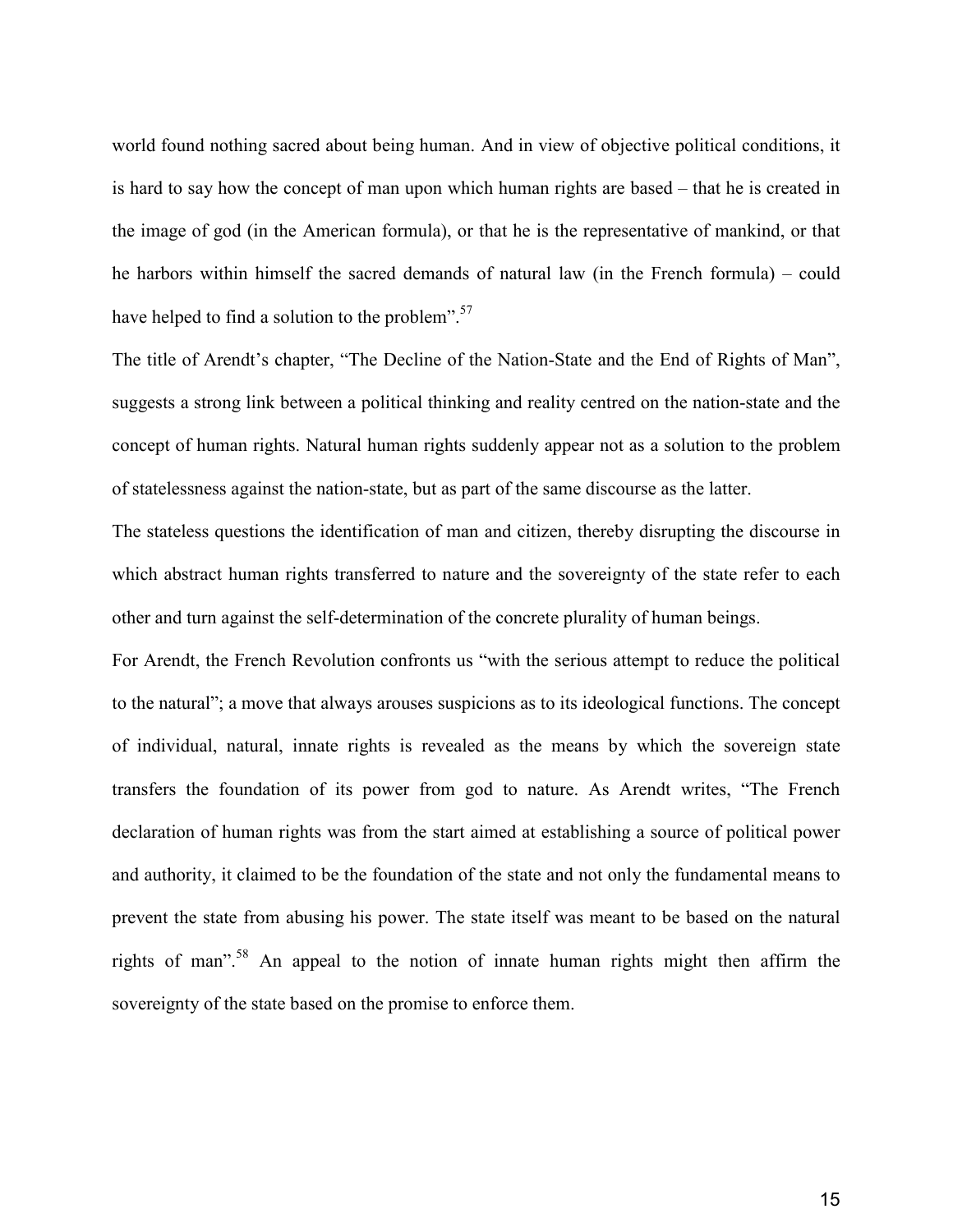The stateless shows that rights are precisely not "independent of human plurality" of history and society. Arendt reminds us of the need for a practical political solution to the problems of human organisation, as opposed to a philosophical, theoretical one. A political solution that seems all the more without alternative, as history has shown that in the end, as Arendt wrote, "no one seems to be able to define what these general human rights, as distinguished from the rights of citizen really are".<sup>59</sup> Arendt insists, "Equality, in contrast to all that is involved in mere existence, is not given to us, but is the result of human organization insofar as it is guided by the principle of justice. We are not born equal; we become equal as members of a group on the strength of our decision to guarantee ourselves mutually equal rights".  $60$ 

Arendt is doubtful about the existence of any transcendental norms. This has disturbed many and brought against her the accusation of an irresponsible anti-foundationalism, a political existentialism, and a Nietzschean aestheticism.<sup>61</sup> Yet, she affirms the "existence of a right to have rights". It is the right "to live in a framework where one is judged by one's actions and opinions".<sup>62</sup> Arendt's right to have rights is precisely not an abstract right, but a claim rooted in the concrete plurality of human beings -- the fundamental human condition that we share the world with others who are both like and unlike ourselves. It is the right to participate in the discourse of plural human beings. The right to have "rights" is also the right to belong to a community that then only determines what the "rights" and "duties" of its members are. These secondary "rights" and "duties" are then not of a prepolitical nature, but the outcome of a historically particular public debate.

# **The Migrant as Political Actor: The Power of Concerted Action**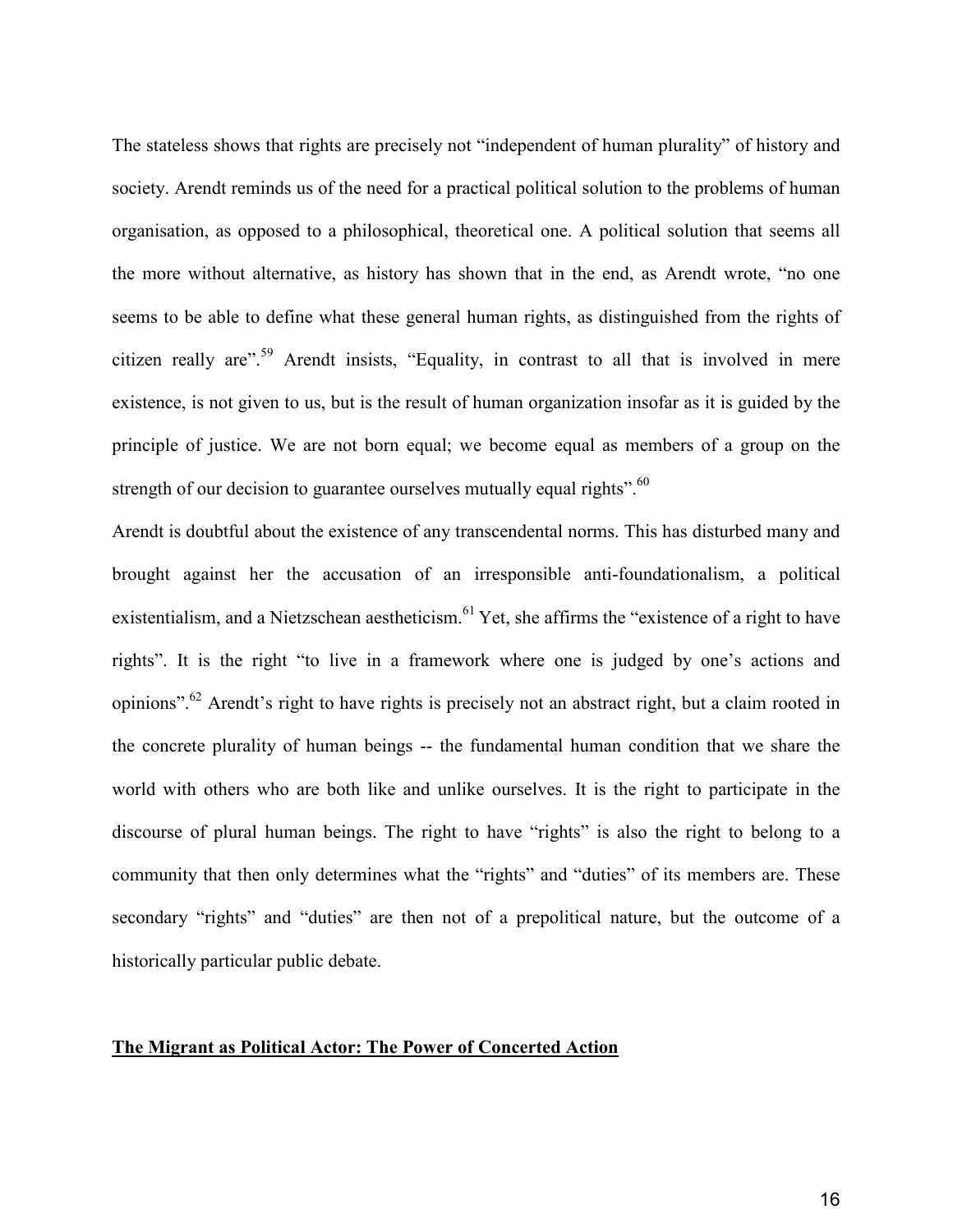Arendt does not show us the *sans papiers* only as victims, or as a disturbing signifier on the level of philosophical representation. By questioning state-centred thinking, the migrants appear also as political actors whose public appearance can be potentially explosive and liberating. I discuss how Arendt's concept of the conscious pariah can help us understand the impact of the *sans papiers* movement, and how her concept of power is illustrated by their collective action.

#### *The Pariah as a Privileged Actor*

It is important in this context to bear in mind the emphatic sense that action and politics carry for Arendt. The capacity to act is "the capacity to begin", the capacity to create the new, and to do the unexpected. Action is boundless. It is tied to the human condition of natality. With action and speech, we insert ourselves into the human world, and this insertion is "like a second birth".<sup>63</sup> Human agency can assert itself even in the midst of seemingly automatic historical processes: "If it is true that action and beginning are the same, it follows that a capacity to perform miracles must likewise be within the range of human faculties. It is in the very nature of every new beginning that it breaks into the world as an 'infinite improbability'".<sup>64</sup> Action is inseparably linked to freedom. Arendt asserts, "Men are free – as distinguished from their capacity to freedom as long as they act, neither before nor after; for to be free and to act are the same".<sup>65</sup> Politics derives its raison d'être from this freedom as experienced in action. Politics and freedom are two sides of the same coin.<sup>66</sup>

Arendt's emphasis in parts of "The Human Condition" on the Greek hero, who is concerned with the display of his excellence as one of few equals, earned her the accusation of an antidemocratic elitism.<sup>67</sup> Jennifer Ring has usefully emphasised another dimension of Arendt's theory of action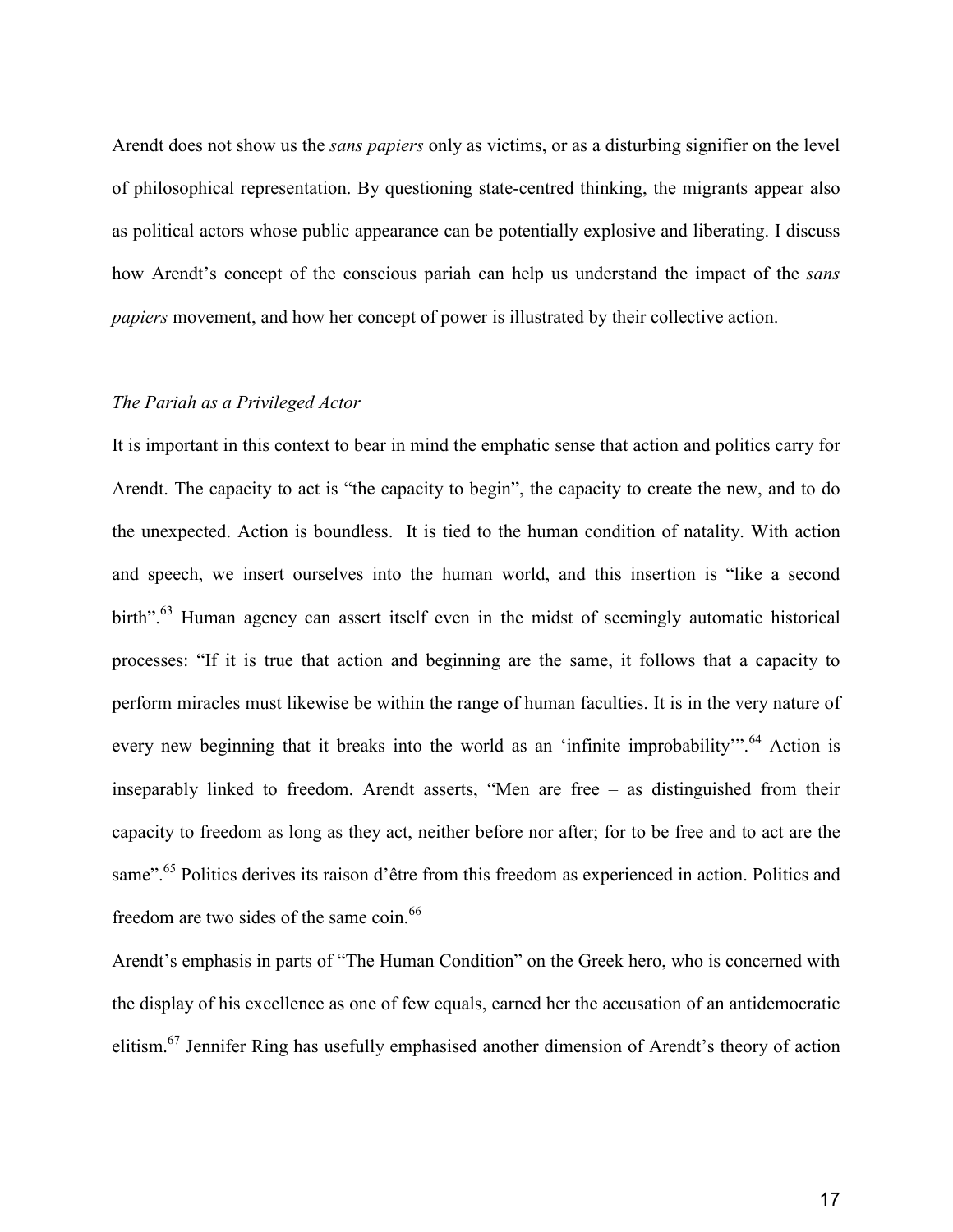by demonstrating that besides the Greek aristocrat, the pariah, history's outsider, is an important actor in Arendt's work.<sup>68</sup>

The pariah has figured prominently in her books. Her fascination for the pariah is connected to her interest in the Jewish question. She presents Bernhard Lazare as the model of the "conscious pariah". Lazare believed that the Jew should come out openly as the representative of the pariah "since it is the duty of every human being to resist oppression." His case shows that "as soon as the pariah enters the arena of politics, and translates his status into political terms, he becomes perforce a rebel".<sup>69</sup> Because the stateless embodies the contradictions of the arrangements that exclude him, his public appearance is explosive and potentially liberating.

Arendt wrote, "those few refugees who insist on telling the truth, even to the point of indecency, get in exchange for their unpopularity one priceless advantage: history is no longer a closed book to them and politics is so longer a politics of gentiles. Refugees driven from country to country represent the vanguard of their peoples".<sup>70</sup> There are strong indications that more and more *sans papiers* have opted to take history into their own hands throughout Europe in the past decade. France's immigrants have a long history as political actors, and *sans papiers* have began fighting for their right to stay and work as early as the  $1970s$ .<sup>71</sup> The last decade has, however, witnessed an unprecedented degree of militancy. The now legendary founding event of the present movement was the occupation of the Parisian church, Saint-Bernard, by 300 West African *sans papiers* in 1996. The eviction of the protesters and the consequent deportation did not prevent the spreading of the movement throughout France.

1997 saw the foundation of the "Caravan of Migrants" in Germany. In Northern Italy, migrants organised a month of protests in spring 2001, a development that gains special significance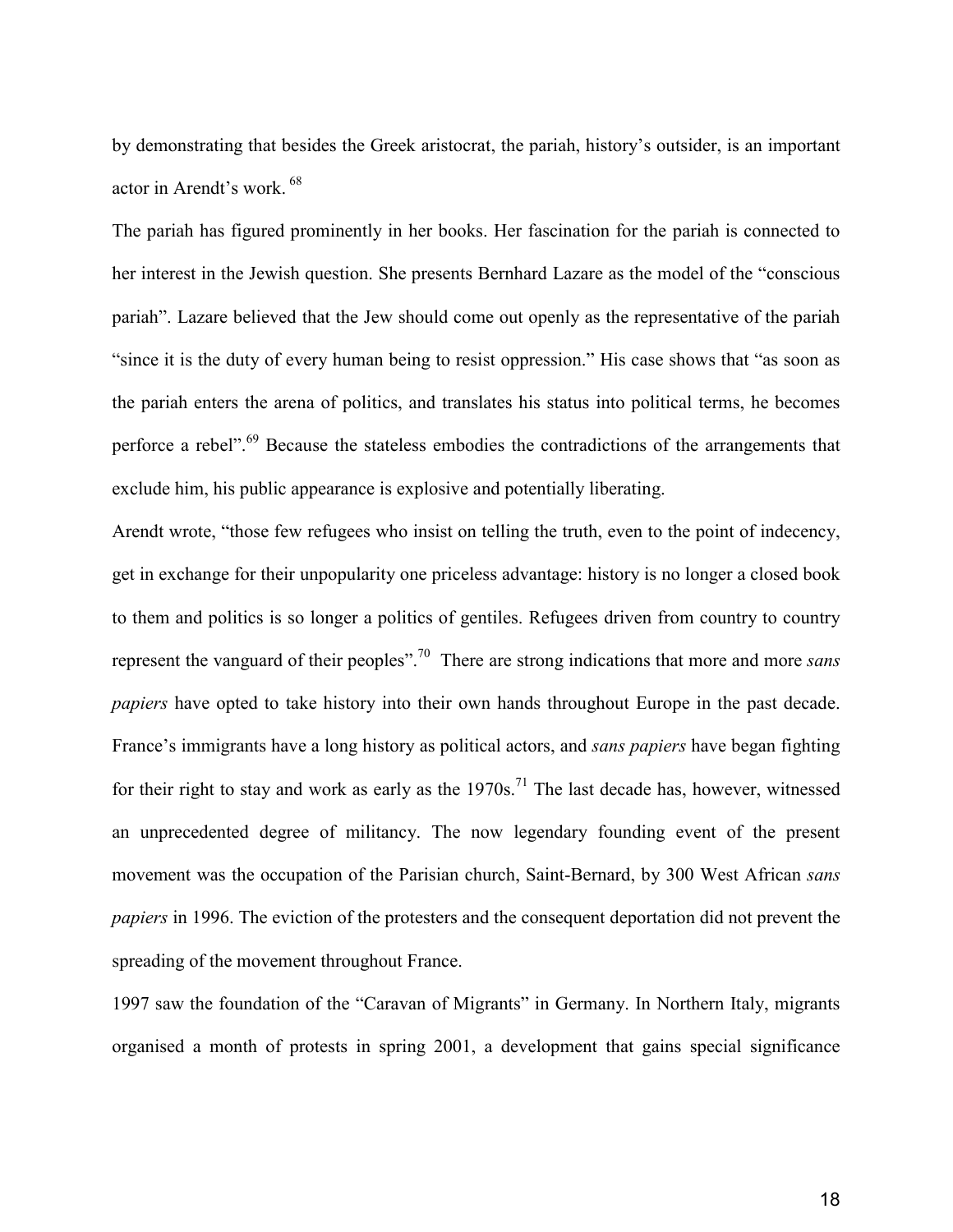considering that Italy has only recently turned from an emigration to an immigration country.<sup>72</sup> *Sans papiers* in Switzerland had their first national demonstration in September 2001, and have continued to fight for collective regularisation after government initiatives to consider their fate on a case-by-case basis.

A closer look at the French movement reveals what warrants speaking of those activists as conscious pariahs who really do "translate their status in political terms." In their selfdesignation as "sans papiers", they define themselves not by having fled as "refugees", not by having come in as "immigrants", not even by moving as "migrants", but by the mere fact that they are in France without the required documents for residence and work. As Madjiguène Cissé, a spokeswoman of the French movement, put it in a speech in 1997, "We are here. That was our first rallying cry. We are here. We are men and women who chose to live in France. Each of us has tried his best on his own to get hold of documents and it did not work out. That is why we came together and occupied a church to show to people what is going on".<sup>73</sup>

The *sans papiers* have defended this political stance against the authorities. These would often close both eyes to the *sans papiers*' presence as long as there are no political demands, and sometimes even grant amnesty as long as it is as an exception for an individual case. A spokesperson of the group of the *sans papiers* de Saint-Bernard quotes one of the policemen sent to evacuate the church: "Return to your homes quietly, disappear into nature, and there will be no arrests".<sup>74</sup>

Militants have also repeatedly resisted attempts to divide them into "worthy" and "unworthy". In view of increasingly restrictive legislation, supportive organisations had in the preceding years often receded to the defence of individual cases at the cost of collective struggles. In a practice of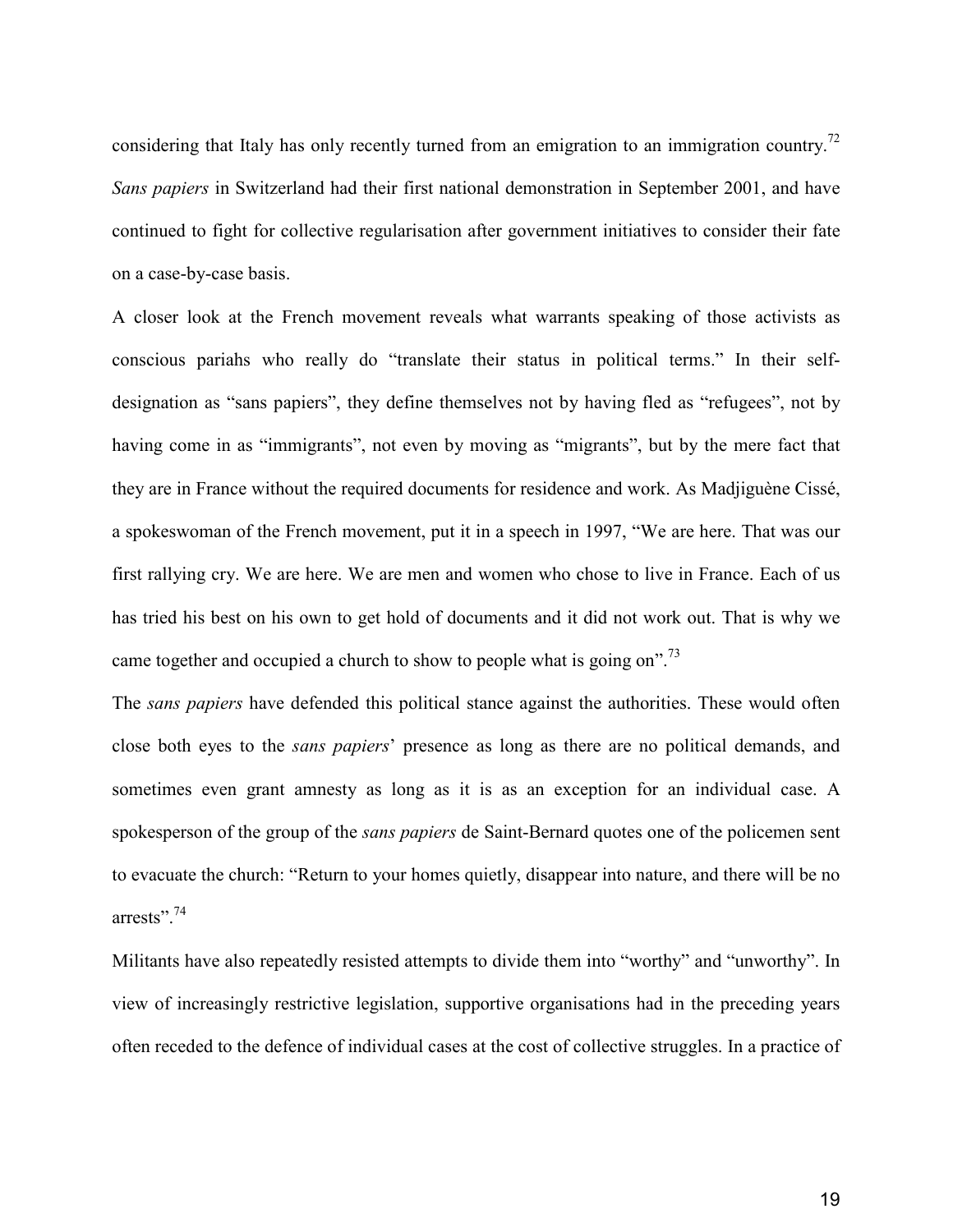"self-censorship", they had only presented to the authorities the cases that had the greatest prospect of benevolent consideration, thereby inevitably employing the criteria defined by the state itself. The *sans papiers* de Saint-Bernard have repeatedly been advised to dissolve the group and concentrate on the fight for the right to stay for the families amongst them, but they opted to stay together.<sup>75</sup> The insistence on solidarity and collective action has been the great strength of the French *sans papiers*.

Less than perhaps any other group, they can be incorporated via a model of identity politics. Their status is purely imposed by the state. They ask not for recognition of their status, but for the end of their identity.

## *The Portable Polis and Social Power*

Arendt asserts the primacy of plurality and of concerted action to all formal political institutions. She insists on the primacy of plurality, the fact that human beings share the world with others who are both the same and different. She insists it is political action itself that creates public space: "The public realm rises directly out of acting together, the sharing of words and deeds. Thus action not only has the most intimate relationship to the public part of the world common to us all, but it is the one activity that constitutes it".<sup>76</sup> Arendt presents us with a model of the political realm that is, at times, "astonishingly portable" (Ring 1991: 439). For Arendt, as for the Greeks, "the polis properly speaking is not the city-state in its physical location; it is the organisation of the people as it arises out of acting and speaking together, and its true space lies between people living together for this purpose, no matter where they happen to be. 'Wherever you go, you will be a polis': These watchwords of Greek colonization express the conviction that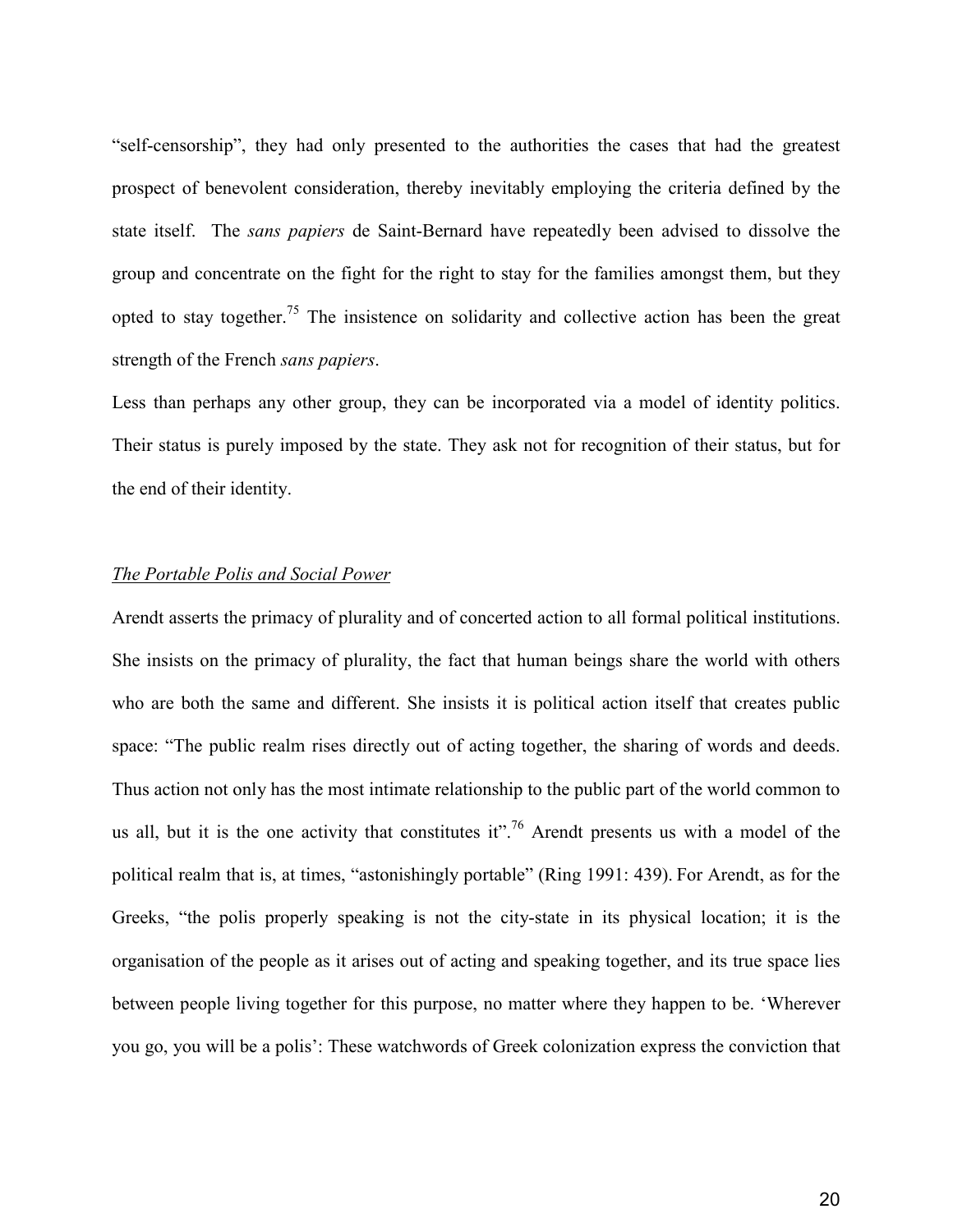action and speech create a space between the participants, which can find its proper location almost at any time and anywhere".<sup>77</sup>

Thus, Arendt helps us appreciate the political meaning of the *sans papiers'* protests. With their actions, they create spaces of public freedom. It is worth contrasting this perspective with the official view on these events. Rather than as a hostile seizure of public space from the outside, these actions appear as democratic re-conquests against the state. Etienne Balibar brings out this point: "Paradoxically, the struggles of the sans papiers – perceived by the government as disturbances of the public order, as blackmailing out of despair or products of a conspiracy the wire-pullers of which have to be identified among the immigrants' 'criminal sons' – have been and are privileged moments in the development of an active citizenship (or of direct participation in public affairs) without which precisely there is no cité but just a statist form cut off from society and paralysed in its own abstraction".<sup>78</sup>

Protesters have met fierce repression from the authorities and police. Occupied churches and building are cleared of protesters. Activists are deported despite resistance. The protests have, however, continued and have not been curbed in the climate hostile to migrants after September  $11^{th}$  2001.

For Arendt, there is a strong link between the shared public realm and social power. She states that human beings, by acting together by their joint presence, discover among themselves a potency quite disproportionate to their individual resources. In her famous re-definition of power in contrast to individual strength and instrumental violence, Arendt wrote, "power corresponds to the human ability not just to act, but to act in concert. Power is never the property of an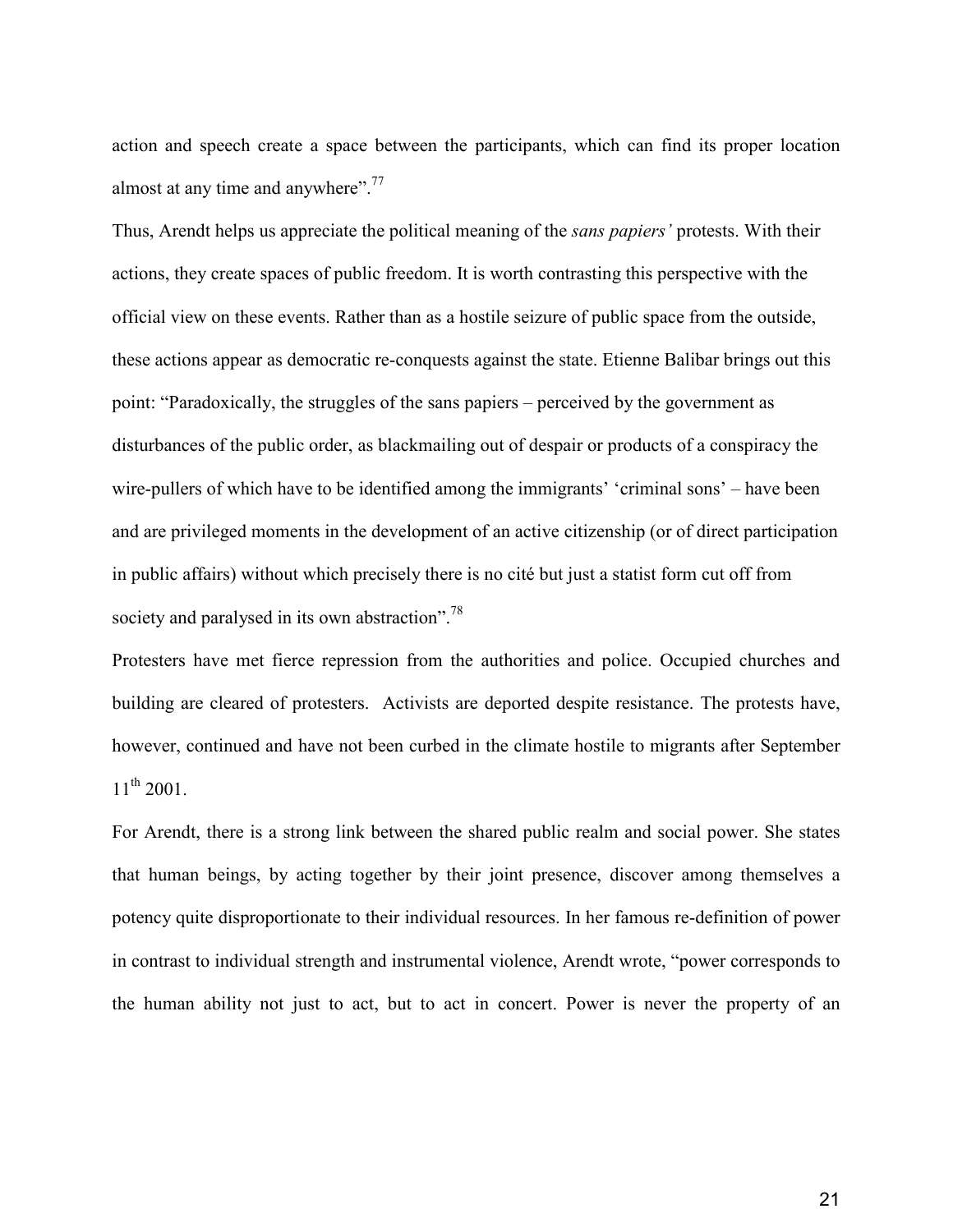individual: it belongs to a group and remains in existence only so long as the group keeps together".<sup>79</sup>

The experience of the power "that springs up whenever people get together and act in concert"<sup>80</sup> is reflected in many activists' accounts. By leaving the clandestinity forced upon them and entering the public, they have, as individuals, re-gained a feeling of existence. "Before, we were only shadows", one woman put it. With their struggle and the experience of solidarity they have reconquered a sense of dignity and power they had been denied.<sup>81</sup> Madjiguène Cissé, for example, describes a case of direct confrontation with the violence of the state apparatus: "we have gained a status as sans papiers. To name but one example: it has now become possible for us to go to the police headquarters in Paris and say: 'we are the sans papiers of Saint-Bernard and we have business in this building.' And it does work. You could not have imagined this before the struggle of the sans papiers. That sans papiers come to a policeman who is told every morning: 'go through Paris and look for sans papiers'; that sans papiers come to him and say: I am a sans papiers, I have a few things to do here. This has been very important".  $82$ 

## **Conclusion**

Against a discourse that denounces "illegal immigrants" and "bogus asylum seekers" in the same breath as it targets "international terrorism", Arendt offers an alternative analytical perspective on today's undocumented migrants.

1. I conceptualised the specific situation of domination these migrants find themselves in as "total domination", a situation of radical rightlessness. The analysis of rightlessness invites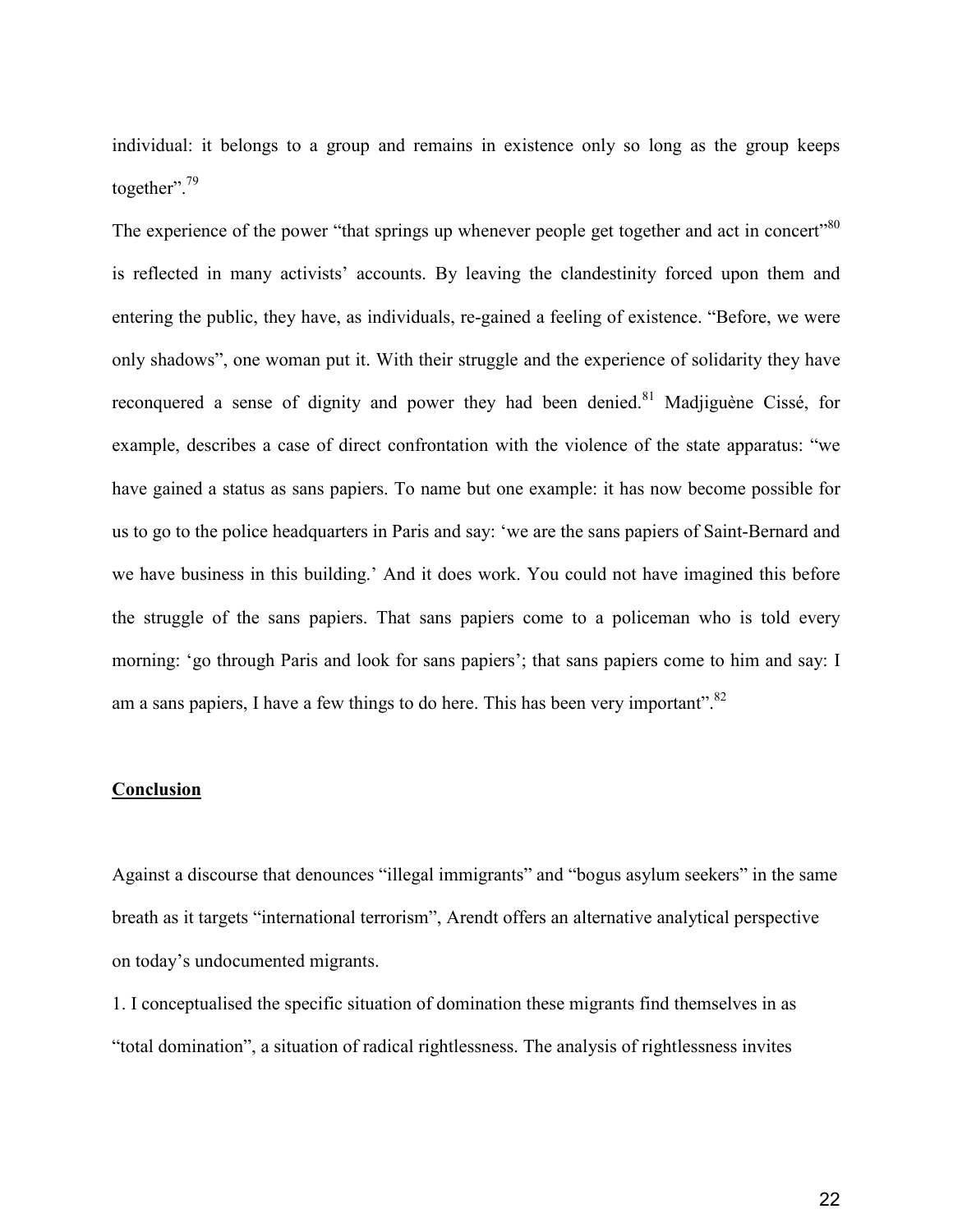comparison among excluded groups across history that brings out similarities and differences in future research. How does modern migration management compare with medieval banishment and totalitarian domination? Such scholarship might offer analytical grounds for new solidarities in the face of similar forms of domination. These are especially pertinent in the face of the new powers many states assumed in the wake of September  $11<sup>th</sup>$ , which extend rightlessness among non-citizen, and to some extent citizen as well.

2. The migrants' situation raises the question of post-national membership in a particularly urgent way, and Arendt's work offers a distinct perspective on the current debate. It is a perspective that shows the political suffering created by the system of nation-states, but also cautions against hasty celebrations of post-national citizenship.

Arendt is an early theorist of the post-national. Race imperialism and the chaos of the interwar years for her were already symptoms of the practical exhaustion of the nation-state. Many commentators have picked up on further signs of this exhaustion of national citizenship in the period since the 1970s.<sup>83</sup> The difficulty lies in distinguishing the symptoms of the crisis of the nation-state citizenship from the beginnings of a resolution of the problems caused by it.

For Arendt, statelessness is not a symptom of specific policies. Instead, it reveals the inner contradictions of the nation-state. She offers a democratic critique not just of the nation-state, but of the sovereign state itself and by implication any top-down institution.

 Practices on other scales, for example, such as the urban, the professional level, or the global level, do not by itself overcome the democratic deficit of top-down citizenship. The appeal to supra-national formal legal guarantees or an abstract cosmopolitanism may also be a symptom of the hollowing out of the national-state more than a solution. Dual citizenship and arrangement to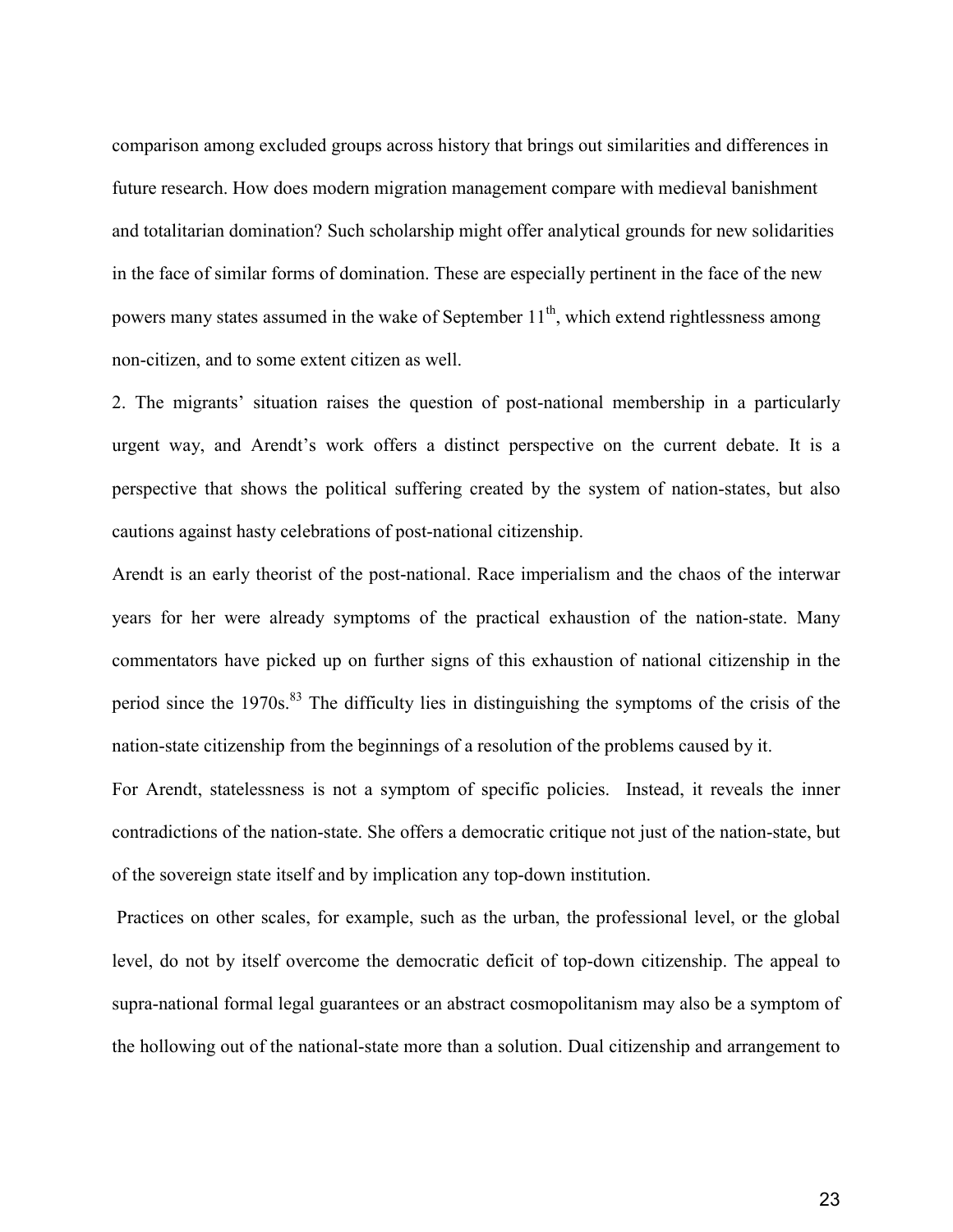accommodate a select group of migrants may just contribute to hierarchization of the population by legal status, as discussed by Morris.<sup>84</sup>

Arendt's critique of the state is based not on abstract legal principles, but on the primacy of the concrete plurality of the present population. Rather than recite the abstract cosmopolitanism of the Enlightenment, she discusses an institutional alternative to the sovereign state: the council system, which is based on direct representation and active participation of the citizen, organised on a local level, building up in a pyramidal structure to a federal system. She observed this form emerge spontaneously whenever action asserted itself against history. While not a realistic blueprint for policy, as a vision guiding reform, it calls for the democratic reconstruction of citizenship on all institutional levels.

3. Arendt's concept of power helps us to make sense of the successes of migrants' mobilisation in the face of severe repression and an initial extreme lack of material and symbolic resources. While there is little systematic research on the outcomes of the movement, we do know participants themselves have gained a sense of recognition and respect. Since the late 1990s, the movement was able to reframe the immigration debate.<sup>85</sup>

The *sans papiers* have succeeded in mobilising support from parts of the broader public. In gathering this support, they have not only strengthened the cause of undocumented immigrants. They have challenged others to make choices vis-à-vis them as illegal residents and with that visà-vis their own state. They are encouraged to rethink their own citizenship practices in a democratic way. These practices of solidarity across the line drawn by the state between citizen and non-citizen could be the beginning of an active citizenship that changes the state and affects everyone who is part of the state.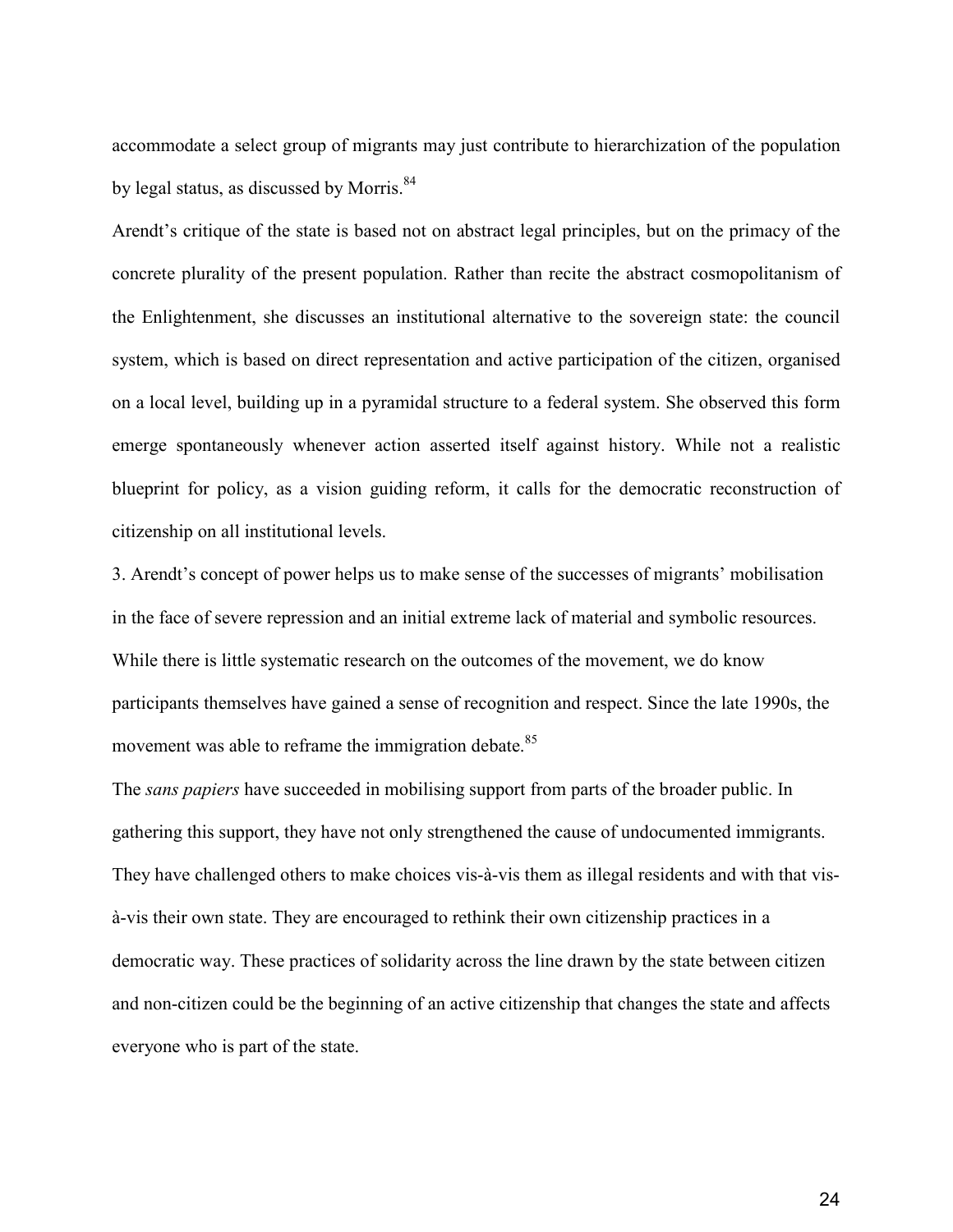The current immigrants rights movement in the US, with a firm focus on the question of civic status and illegality, shows that despite the setbacks after September  $11<sup>th</sup>$ , the challenge to reconstruct state-citizenship in a democratic way remains a practical as well as a theoretical one.

<sup>1</sup> Hannah Arendt (1982) *The Jew as Pariah*. New York: Grove Press, 65.

l.

- $2\;\;$  In the United Kingdom, successive governments limited the citizenship rights of former colonial subjects from 1962 onwards. Following the worldwide economic recession, Germany stopped recruiting guest workers in November 1973, France officially closed its borders in 1974.
- <sup>3</sup> For a useful overview of the variety of groups affected in France, see Nathalie Ferré, "La production de l'irrégularité" in Didier Fassin, Alain Morice, and Catherine Quimina (ed.) (1997) *Les lois de l'inhospitabilité.* Paris: Édition la Découverte, pp 47–65; for Germany, see Rolf Weitkamp, "Spielball des deutschen Arbeitsmarktes. Zur rechtlichen Hierarchisierung von MigrantInnen" in BUKO (ed.) (1995) *Zwischen Flucht und Arbeit. Neue Migration und Legalisierungsdebatte*. Hamburg: Verlag Libertäre Assoziation, pp. 93–119 and Harald Lederer, "Typologie und Statistik illegaler Zuwanderung nach Deutschland" in E. Eichendorfer (1999) *Migration und Illegalität*. Osnabrück: Universitätsverlag Rasch, pp 53–73.

4 Thomas Hammar (1990) *Democracy and the Nation State*. Avebury: Aldeshot.

5 International Organization for Migration (2000) *World Migration Report 2000*, International Labor Organization (2004) *Towards a fair deal for migrant workers in the global economy.* Geneva: International Labour Office; see Charles Pinkerton, Gail McLaughlan,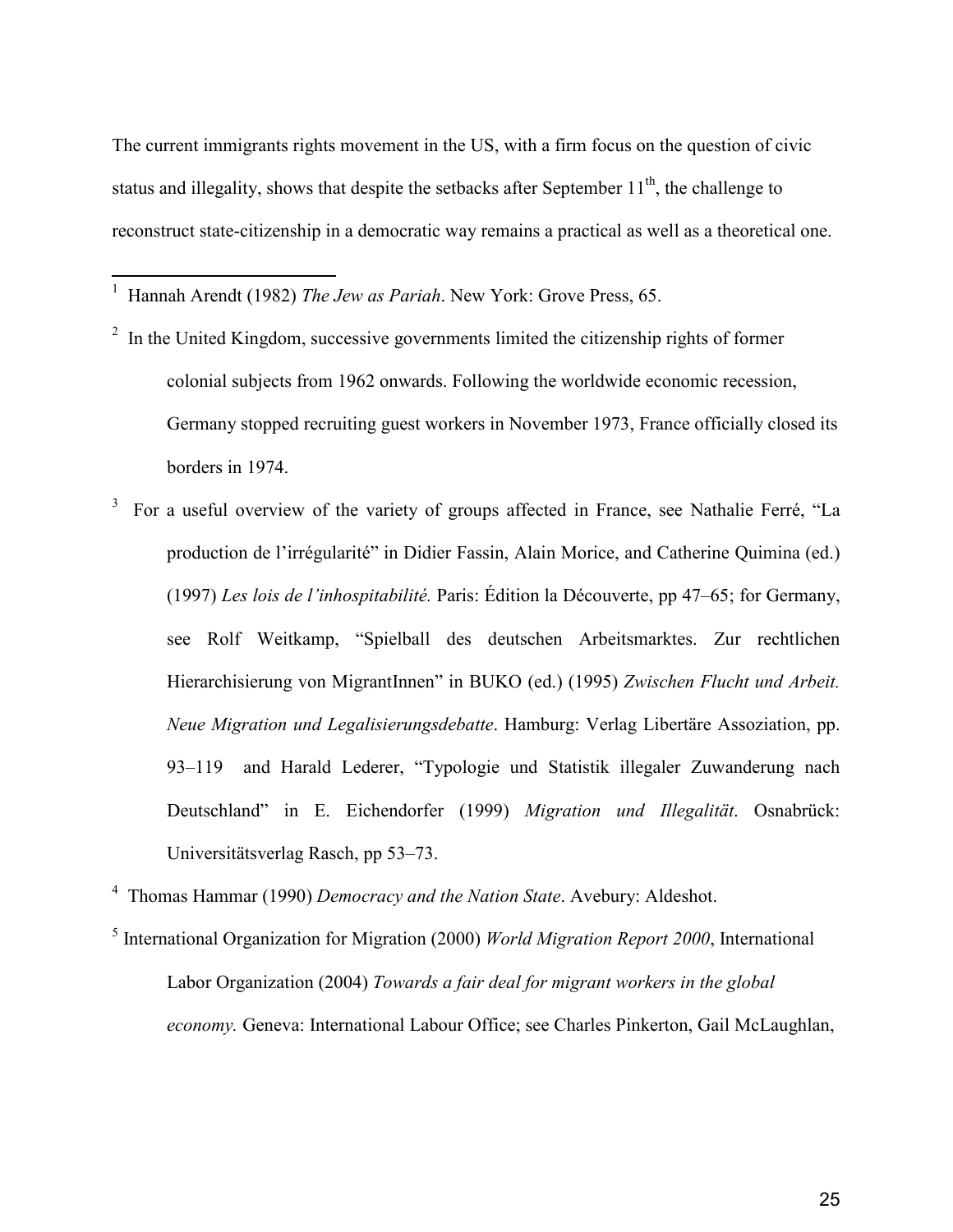John Salt (2004) *Sizing the illegally resident population in the UK,* Home Office Online Report 58/04 for a survey of recent efforts to measure the illegal population.

6 See Jörg Alt (1999) *Illegal in Deutschland*. Karlsruhe: von Loeper Literaturverlag, p. 48, but also his updated "Groessenschaetzungen fuer Deutschland" available at www.joergalt.de/publikationen/materialanlagen/materialanlagen.mtml (last accessed December 2006).

l.

7 Among key works of that period are Margaret Canovan (1992) *Hannah Arendt: A Re-Interpretation of Her Political Thought*. Cambridge: Cambridge University Press, Jeffrey Isaac (1992) *Arendt, Camus and Modern Rebellion*. New Haven: Yale University Press, Maurizio Passerin d'Éntreves (1994) *The Political Philosophy of Hannah Arendt.* London: Routledge, Seyla Benhabib (1996) *The Reluctant Modernism of Hannah Arendt.* London: Sage Publicartions, Richard Bernstein (1996) *Hannah Arendt and the Jewish Question.* Oxford: Polity. For recent contributions by many pioneering and influential Arendt scholars see the special issue of Social Research (2002), 69/2. Among the many contribution to the centennial of her birth Elizabeth Young-Bruehl (2006) *Why Hannah Arendt matters.* New Haven: Yale University Press stands out.

- 8 see e.g. the work of Judith Shklar (ed with Stanley Hoffman) (1998) *Political Thought and Political Thinkers*. Chicago: Chicago University Press or Giorgio Agamben (2000) *Means Without End*. Minneapolis: University of Minnesota Press.
- 9 See Seyla Benhabib (7), Dana Villa (1999) *Politics, philosophy, terror: essays on the thought of Hannah Arendt*. Princeton: Princeton University Press. George Kaleb (1984) *Hannah Arendt, politics, conscience, evil*. Totowa: Rowman and Allanheld, Bonnie Honig ed.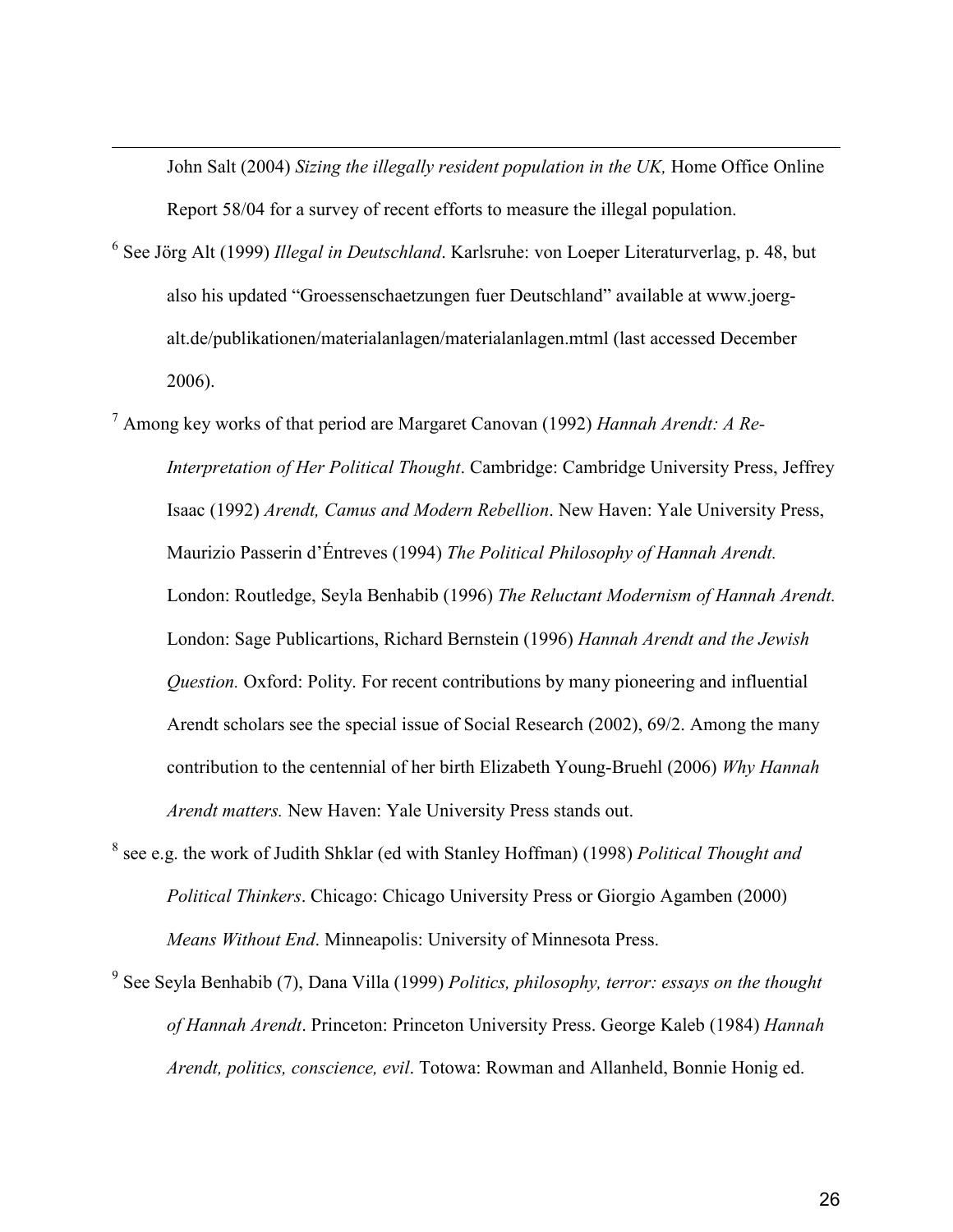(1995) *Feminist interpretations of Hannah Arendt*. University Park: Pennsylvania University Press.

- Margaret Canovan (1978) "The Contradictions of Hannah Arendt's Political Thought", *Political Theory* 6: 5–26.
- <sup>11</sup> Richard Bernstein (7); see also Marie-Claire Caloz-Tschopp (2000) *Les sans-État dans la philosophie de Hannah Arendt*. Lausanne: Editions Paliot.
- <sup>12</sup> Hannah Arendt (1968) *The Origins of Totalitarianism*. New York: Harcourt Brace Jovanovich, 278.
- $13$  Ibid., 286.

- <sup>14</sup> Ibid., 283.
- $15$  Ibid., 456.
- <sup>16</sup> Simpson, quoted in Arendt (9) 281; Ian Brownlie (1998) *Principles of Public International Law*. Oxford: Clarendon Press, 560.
- <sup>17</sup> Godfried Engbersen, "The Undocumented Outsider Class: Illegal Immigrants in Rotterdam" in Eichendorfer (3), pp. 213–233.
- <sup>18</sup> Bill Jordan, "Undocumented Brazilian Workers in London: Identities, Decisions, and Strategies" in Eichendorfer (3), pp. 177–195.
- <sup>19</sup> See Khalid Koser (1998) "Vom Regen in die Traufe: Vom Asylsuchenden zum Illegalen Einwanderer," *Argument* 40: 231–240 and Godfried Engbersen, "The Undocumented Outsider Class: Illegal Immigrants in Rotterdam" in Eichendorfer (3), pp. 213–233; on the Netherlands. Philip Anderson, "From the Wailing Wall to the 'Dignified Juggler': Making a Living as an Undocumented Migrant in the United Kingdom" in Eichendorfer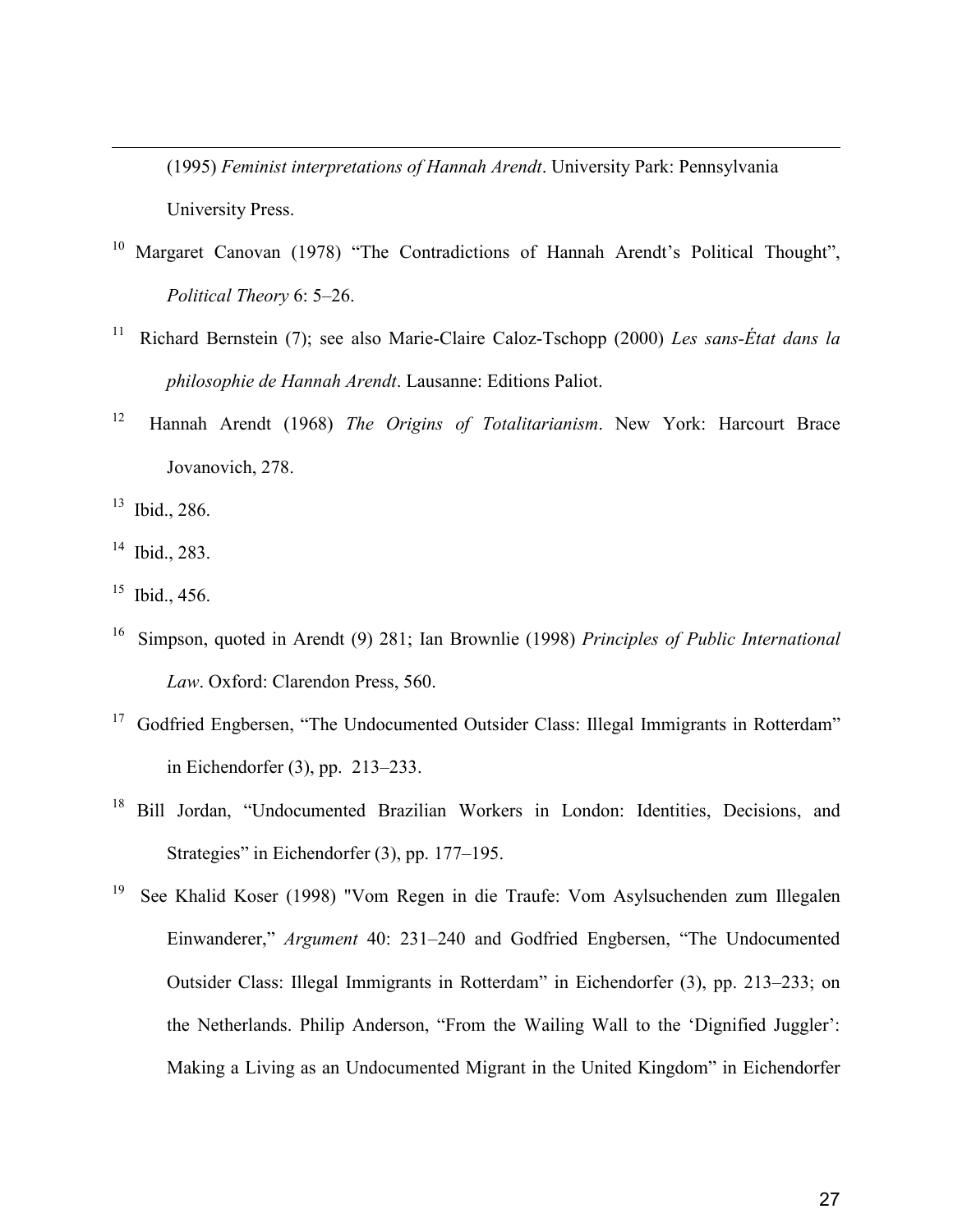(ed.) (3), pp. 157–177; and Franck Düvell and Bill Jordan (1999) "Immigration, Asylum, and Citizenship: Social Justice in a Global Context" *Imprints* 4:15–36 report on the UK. Fassin, Morice, and Quiminal (3) on France. For the situation in Germany, see Alt (6), and Katja Dominik et al. (1999), *Angeworben, eingewandert, abgeschoben. Ein anderer Blick auf die Einwanderungsgesellschaft Bundesrepublik Deutschland*. Münster: Westfälisches Dampfboot Verlag.

 $20$  Anderson (19).

- <sup>21</sup> Andrea Krüger, "Dienstleistung, Demut und Devisen" in BUKO  $(3)$ .
- <sup>22</sup> Anderson (19); Salvatore Pittà (1999) "Know your rights! Gegen die Rechtlosigkeit illegalisierter Hausangestellter" *Widerspruch* 19: 192–94.
- <sup>23</sup> Norbert Cyrus, "In Deutschland arbeiten und in Polen leben. Was die neuen WanderarbeiterInnen aus Polen bewegt," in BUKO (3).
- <sup>24</sup> Felicitas Hillmann, "Zuwanderungskontrolle all'italiana: peruanische Einwanderinnen in Mailand," in Eichendorfer (3), pp. 195–212.

- <sup>27</sup> Almut Wilms-Schröder and Anna Dal Molin, "Mensch ist Mensch. Gespräche mit illegalisierten Roma-Frauen" in BUKO (3).
- <sup>28</sup> Gaserow, Vera (1995) "... und bloß nicht ins Krankenhaus. Illegale in Berlin," in BUKO (3), pp 19–27 (Hamburg: Verlag Libertäre Assoziation, 1995); Schröder and Dal Molin (27)
- <sup>29</sup> Helmut Dietrich, "Le centres de rétention et les refugié(e)s en RFA" in Marie-Claire Caloz-Tschopp (ed.) (1998) *Hannah Arendt, les sans-État et le 'droit d'avoir des droits'*, 189–

 $25$  Alt (6).

 $26$  Ibid., 187.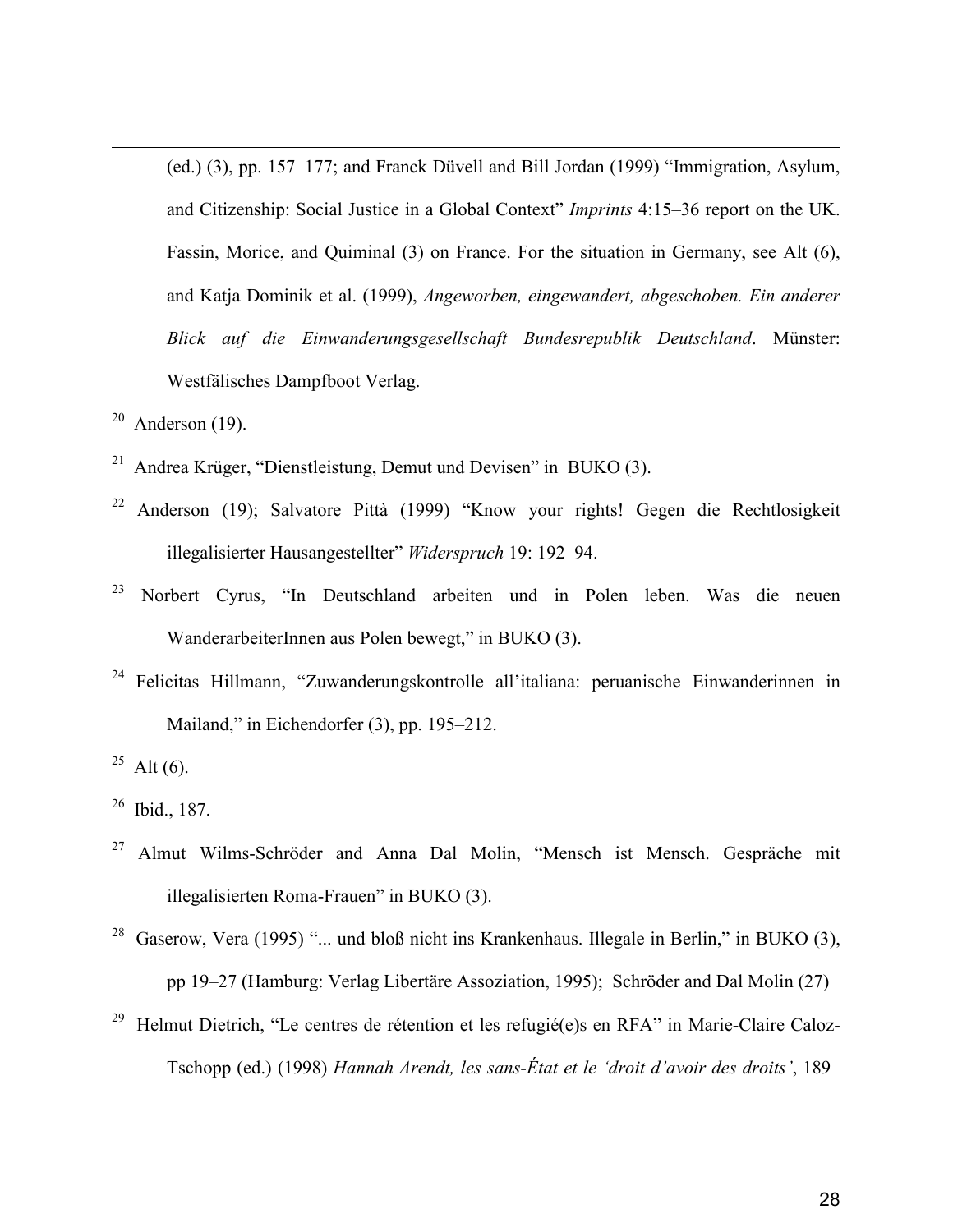99, Paris: L'Harmattan; Michael Berger, "Abschiebehaft in Westeuropa" in Kampagne gegen Abschiebehaft (ed.) (2001) *Nachbereitungsreader zum Vernetzungstreffen der Abschiebehaftgruppen*, Leipzig: Eigenverlag.

- <sup>30</sup> UNHCR (1996) *Detention of Asylum-Seekers in Europe*. Genf: UNHCR; Jane Hughes and Ophelia Field "Recent Trends in the Detention of Asylum Seekers in Western Europe" in Jane Hughes and Fabrice Liebaut (ed.) (1998) *Detention of Asylum Seekers in Europe: Analysis and Perspectives*, 5–49. The Hague: Kluwer Law International.
- $31$  Hughes and Field (30), 43–6.
- <sup>32</sup> International Bar Association (Task Force on International Terrorism) (2003) *International Terrorism: Legal Challenges and Responses*. Ardsley: Transnational Publishers.
- <sup>33</sup> Arendt (12), 295.
- <sup>34</sup> Ibid.

- <sup>35</sup> Ibid., 433.
- <sup>36</sup> Ibid., 432.
- $37$  Arendt (12), 286–7.
- <sup>38</sup> Ibid., 296–7.
- $39$  Ibid.
- <sup>40</sup> Ibid., 296.
- $41$  Ibid., 297.
- $42$  Ibid., 302.
- <sup>43</sup> For an example of such a catastrophic reading, see Hans-Magnus Enzensberger (1994) *Die große Wanderung*. Frankfurt/Main: Suhrkamp.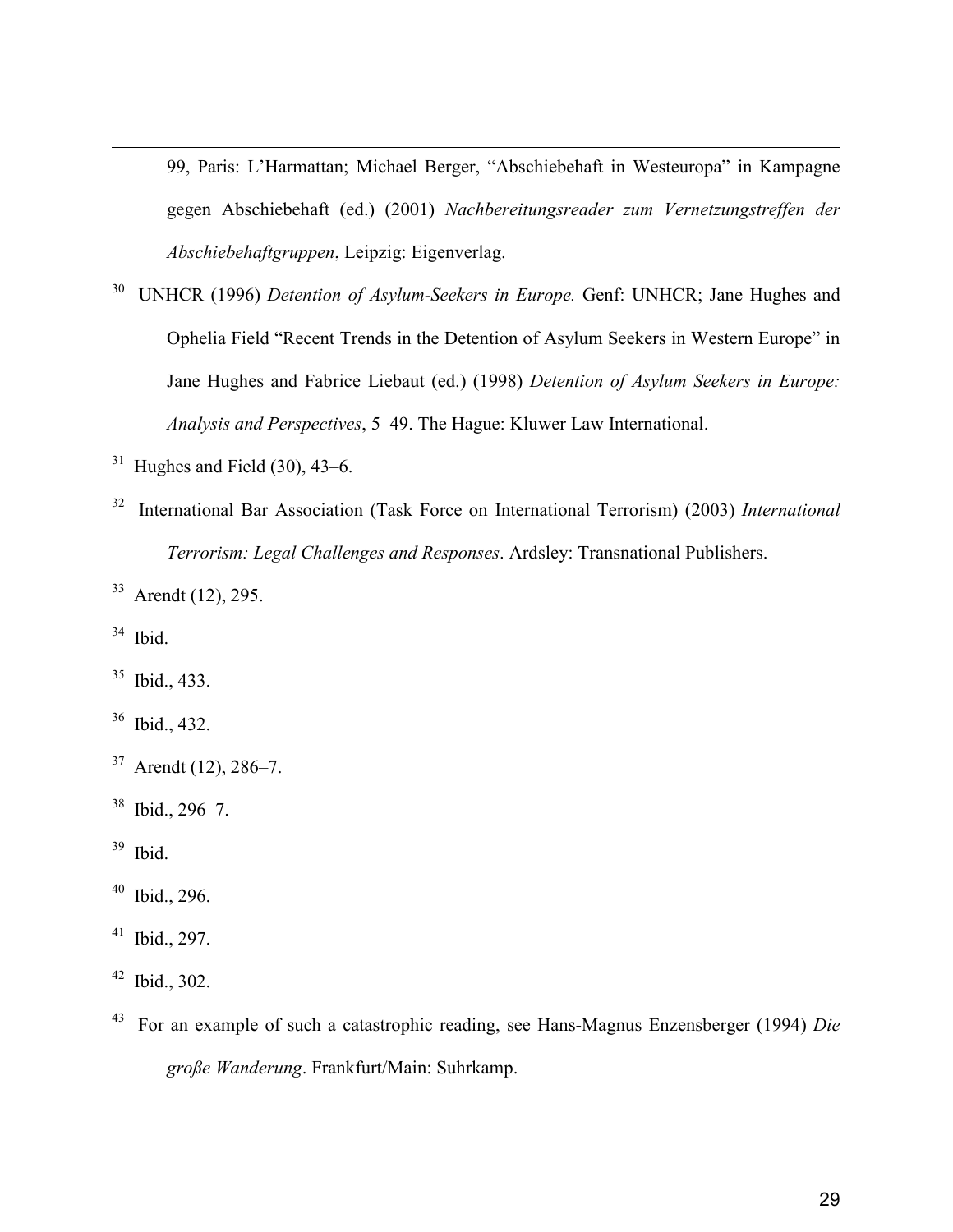- <sup>44</sup> Marie-Claire Caloz-Tschopp, "La figure-sujet des sans-Etat dans l'œuvre de Hannah Arendt," in Caloz-Tschopp (11), 30-47.
- Arendt (12), 267.

- Rogers Brubaker (1992) *Citizenship and Nationhood in France and Germany*. Cambridge: Harvard University Press. 35.
- Arendt (12), 230.
- Ibid., 275.
- Hans Kohn (1944), The idea of Nationalism, New York: Macmillan; Rogers Brubaker (46)
- Tallien, quoted in Rogers Brubaker (46)
- For an explicit opposition of a *democratic* and a state-centred perspective on citizenship, see Angus Stewart (1995) "Two Conceptions ", *British Journal of Sociology* 46: 63–78.
- Arendt (1), 134–61.
- Arendt (12), 290.
- Ibid., 300.
- Ibid., 293.
- Ibid., 291.
- Ibid., 299–300.
- Ibid., 138.
- Arendt (12), 393.
- Ibid., 301.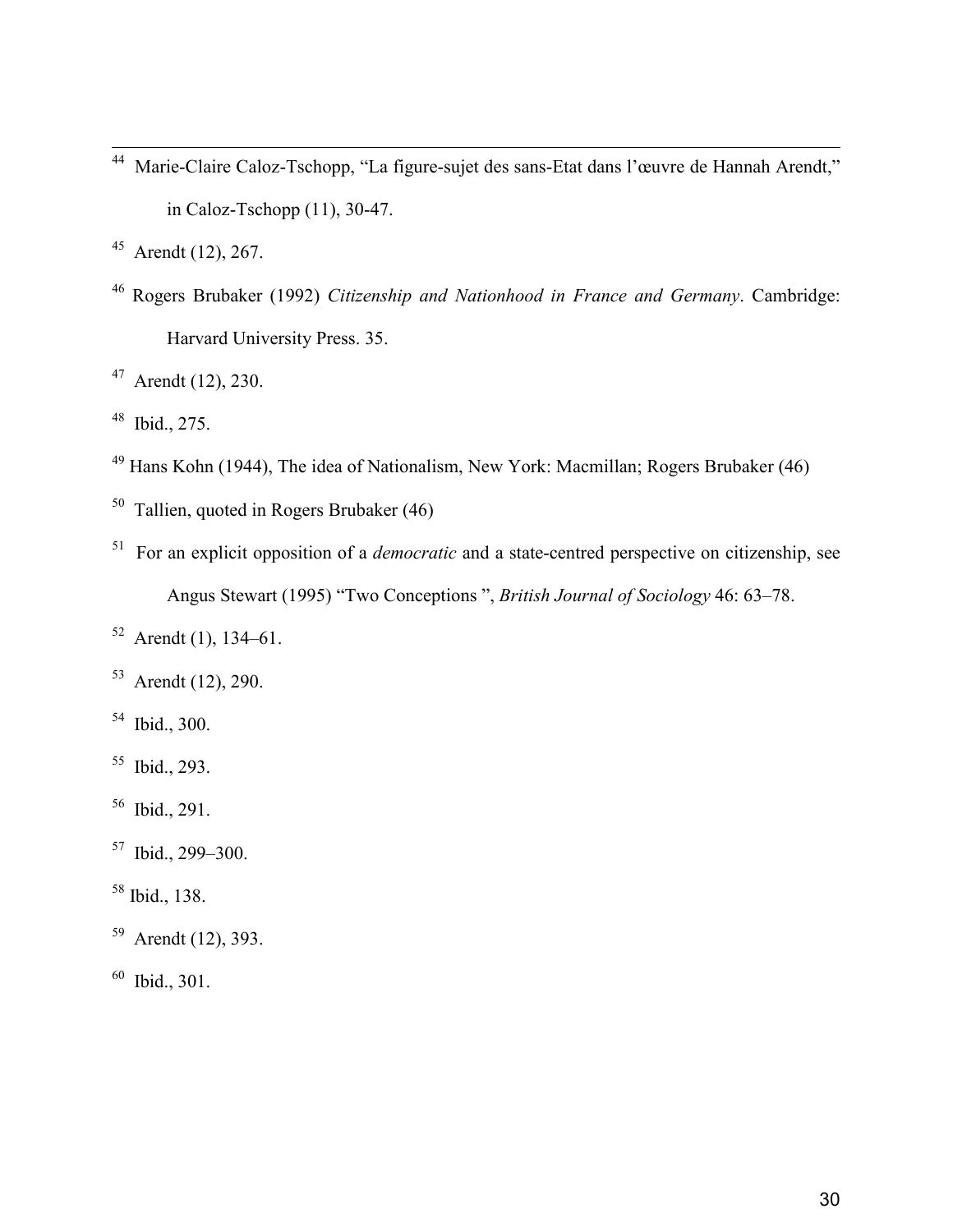- Martin Jay, "The Political Existentialism of Hannah Arendt", in Martin Jay (ed.) (1996) *Permanent Exiles: Essays on the Intellectual Migration from Germany to America*. 237– 56. New York: Columbia University Press.
- Arendt (12), 296–7.
- Arendt (1958) *The Human Condition*. Chicago: Chicago University Press, 176.
- Hannah Arendt (1961) *Between Past and Future*. London: Faber and Faber, 171.
- Ibid., 153, her emphasis.
- Ibid., 99.

- Margaret Canovan (10), 26.
- Jennifer Ring (1991) "The Pariah as Hero: Hannah Arendt's Political Actor", *Political Theory* 19: 433–452.
- Arendt (1), 71.
- Arendt (1), 66.
- Catherine Withol de Wenden (1994) "Immigrants as Political Actors in France", *West European Politics* 17(2): 91–109; Johanna Simeant (1998) *La cause des sans-papiers* Paris: Presse de Sciences Po.
- Nicole Montagna (2001) "La primavera dei migranti", *Posse* 2: 12–14.
- Madjiguène Cissé (1997) "Sans Papiers: Wir sind da! Die Bewegung der Illegalen in Frankreich", *Interim* 433: 12-14.
- Claire Rodier "Le mouvement de sans-papiers en France," in Caloz-Tschopp (8), 186
- Cissé (72)12-14.
- Arendt (63), 198.